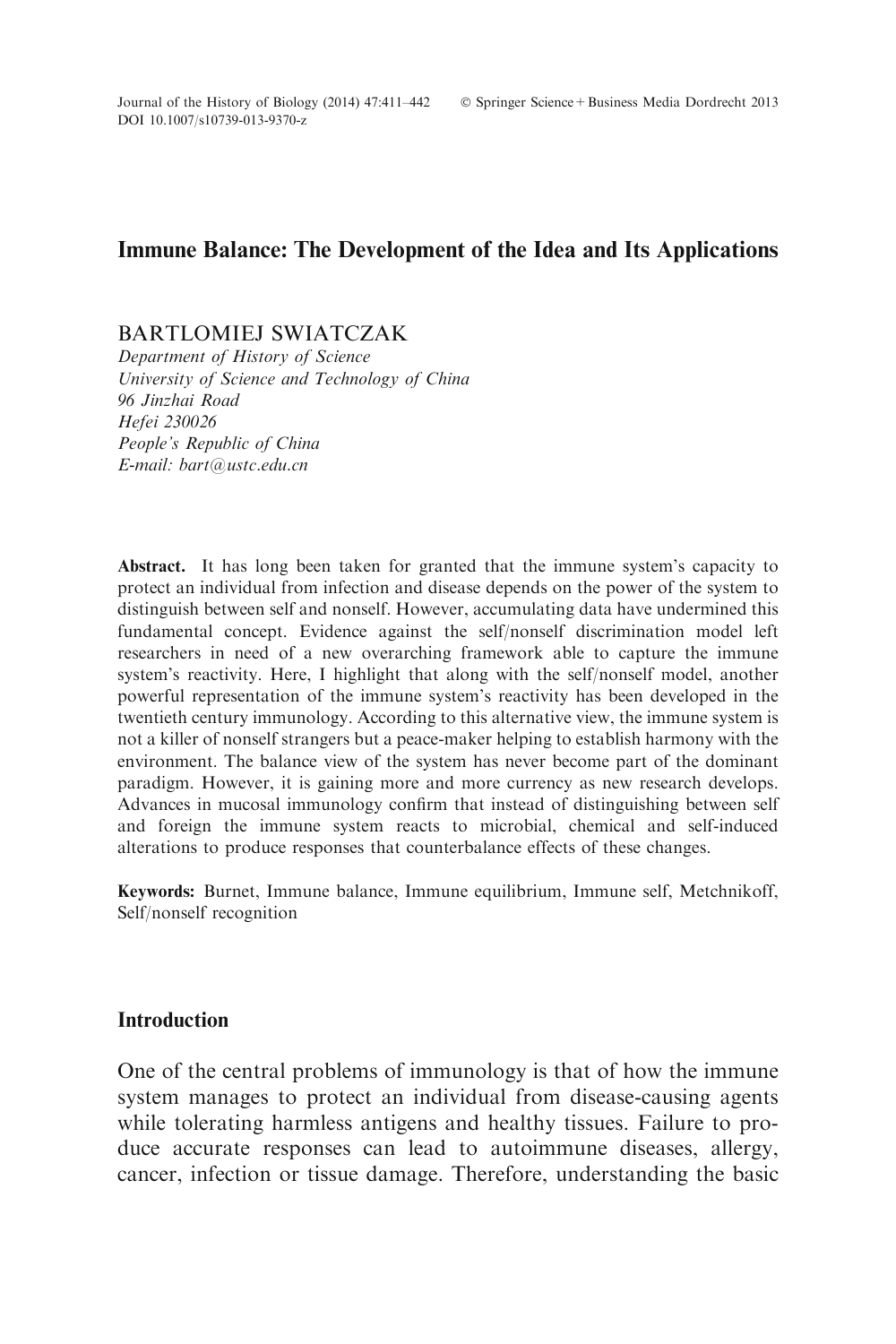principle that allows the immune system to orient itself in a variety of chemical, microbial and self-derived stimuli is of crucial importance.

Throughout the second half of the twentieth century it was taken for granted that the immune system manages to benefit the organism thanks to its power to tell self from nonself (Tauber [1994](#page-31-0), [2009\)](#page-31-0). It seemed intuitively plausible to assume that the immune system like any other protective system must be able to recognize and react to strangers in order to play its defensive function. Thus the self/nonself model has become an important conceptual framework, a vantage point from which phenomena like autoimmunity, organ graft rejection and infectious diseases were understood. Indeed, the self/nonself model helped to establish a paradigm, the ''governing principle of immunology'' (Silverstein and Rose [1997](#page-30-0)). Immunology has become ''the science of self/ nonself discrimination'' or ''the science of self'' (Klein [1984](#page-28-0); Lopez-Larrea [2012](#page-28-0); Wilson [1971\)](#page-31-0).

Recent experimental studies have challenged this paradigm. They have provided evidence showing that the immune system does not discriminate between self and foreign. Quite the contrary, immune reactions to self-tissues and tolerance to foreign bodies turned out to be crucial for ensuring health and well-being (Pradeu [2012,](#page-30-0) pp. 85–130). Several unsuccessful attempts have been made to fix the paradigm in crisis and now there is need for a new conceptual framework able to make sense of the immunological data. Here we reveal that one powerful idea able to address the shortcomings of the classical model has already been present in immunology from its inception. If brought into light and modified according to the current evidence this idea may inform a new paradigm of the immune system function.

#### The Paradigm of Self/Nonself Discrimination and Its Decline

According to Alfred Tauber, the seed of the idea of immune self was planted by Elie Metchnikoff (Tauber [1994\)](#page-31-0). Indeed, as we shall see, Metchnikoff was first to suggest that the immune system (phagocytes) determines the confines of the organism thereby defining the limits of self (Tauber [1994,](#page-31-0) [2003](#page-31-0); Pradeu [2012\)](#page-30-0).

Elie Metchnikoff was a comparative embryologist whose studies of the development of germ layers in invertebrate embryos brought him to analyze function of a class of mesodermal amoeboid cells he called ''phagocytes'' (Chernyak and Tauber [1990](#page-26-0); Tauber [2000\)](#page-31-0). He suggested that phagocytes evolved from unicellular organisms that use their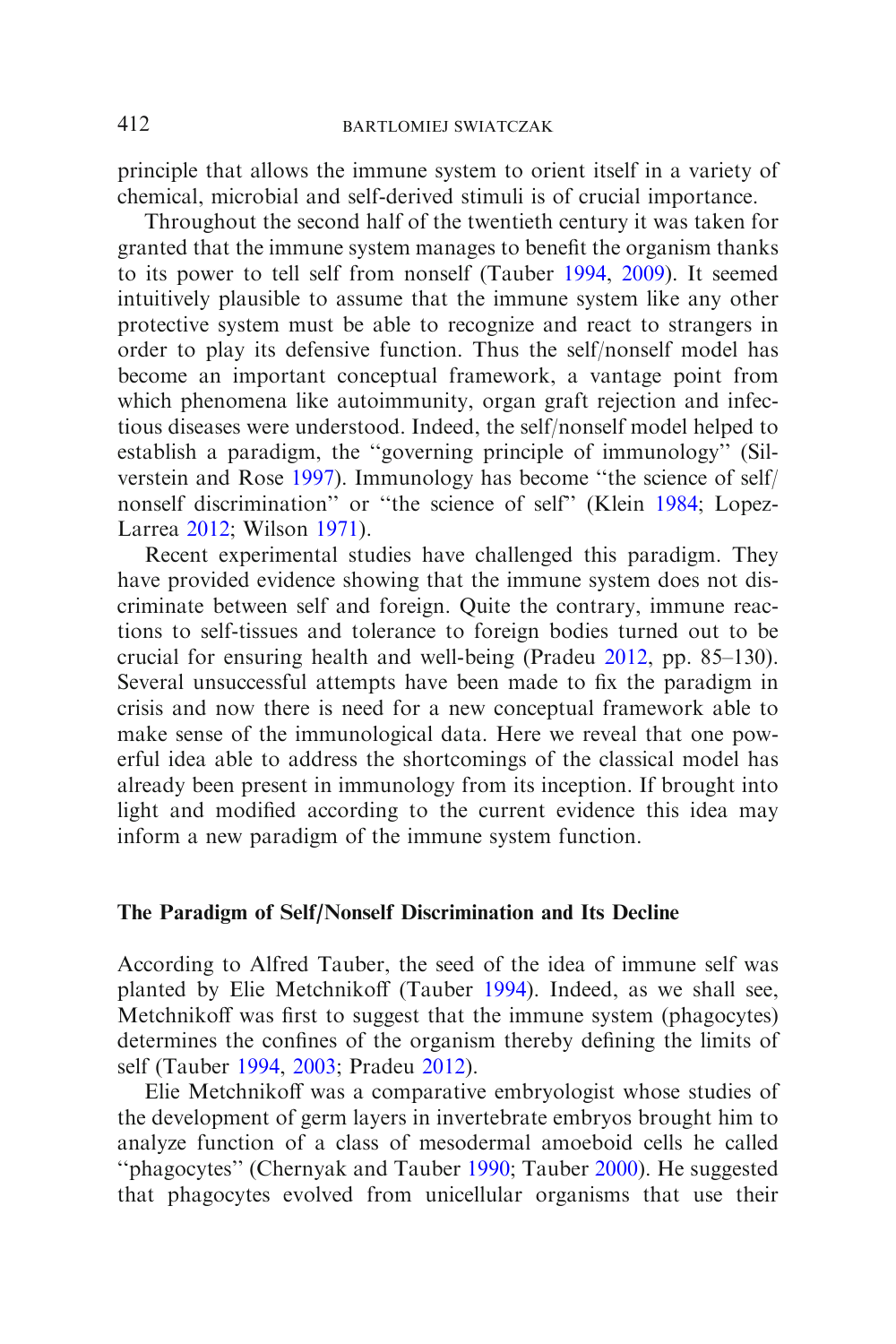phagocytic function for intracellular digestion of nutrients (Metchnikoff [1905](#page-29-0), p. 520). In multicellular organisms, already equipped with complex digestive systems, these cells were assumed to be involved in ensuring immunity and adaptation (Metchnikoff [1905](#page-29-0), pp. 520–522).

To explain the role of phagocytes in immunity of vertebrates, Metchnikoff applied a method of comparative pathology which involved studies of analogous pathological processes in living beings from unicellular organisms to higher mammals (Metchnikoff [1893,](#page-29-0) p. 12, 27). He believed that organisms as simple as amoeba can be subject of infection and disease and that immunity in these organisms is mediated by their digestive systems and repulsion mechanisms. The digestive systems of Protozoa were assumed to be able to eliminate any type of digestible organic material that cannot resist their destructive action. Thus, to avoid being eliminated an organic material had to defend itself from the activity of digestive secretions of the Protozoon like amoebodiastase, trypsin or pepsin (Metchnikoff [1893](#page-29-0), pp. 18–28). Accordingly, Metchnikoff argued that the reason why a unicellular organism does not digest its own organelles is because these organelles ''possess a power of defending themselves against the attack of the digestive secretions'' (Metchnikoff [1905](#page-29-0), p. 16).

The idea that immunity is a matter of struggle between digestive power of one agent and susceptibility of another has been extended to higher mammals (Metchnikoff [1905,](#page-29-0) p. 545). Metchnikoff believed that specialized digestive cells, phagocytes, can eliminate ''all sorts of solid matter'' that cannot resist their phagocytic power regardless of the origin of this matter and its identity. Consequently, he assumed that phagocytes may not only remove foreign invaders but also destroy cells of the body that are not able to protect themselves from phagocytosis. By analogy to amoeba that avoids being self-digested thanks to resistance of its own organelles, Metchnikoff proposed that in order to survive, cells of the body have to constantly defend themselves from being phagocytosed (Metchnikoff [1892](#page-29-0)(2000), p. 214).

Metchnikoff maintained that the tension between resistance of bodily cells and devouring power of phagocytes (mostly macrophages) creates a conflict: ''The word conflict is not used metaphorically in this case. It is a veritable battle that rages in the innermost recesses of our beings'' (Metchnikoff [1903,](#page-29-0) p. 239). If cells of the body fail to protect themselves from being phagocytosed, senile atrophy can occur. In this condition, weakened cells of the organism become engulfed and replaced by "elements of lower kind" like connective tissues (Metchnikoff [1903](#page-29-0), pp. 235–236). This destruction and replacement was assumed to lead to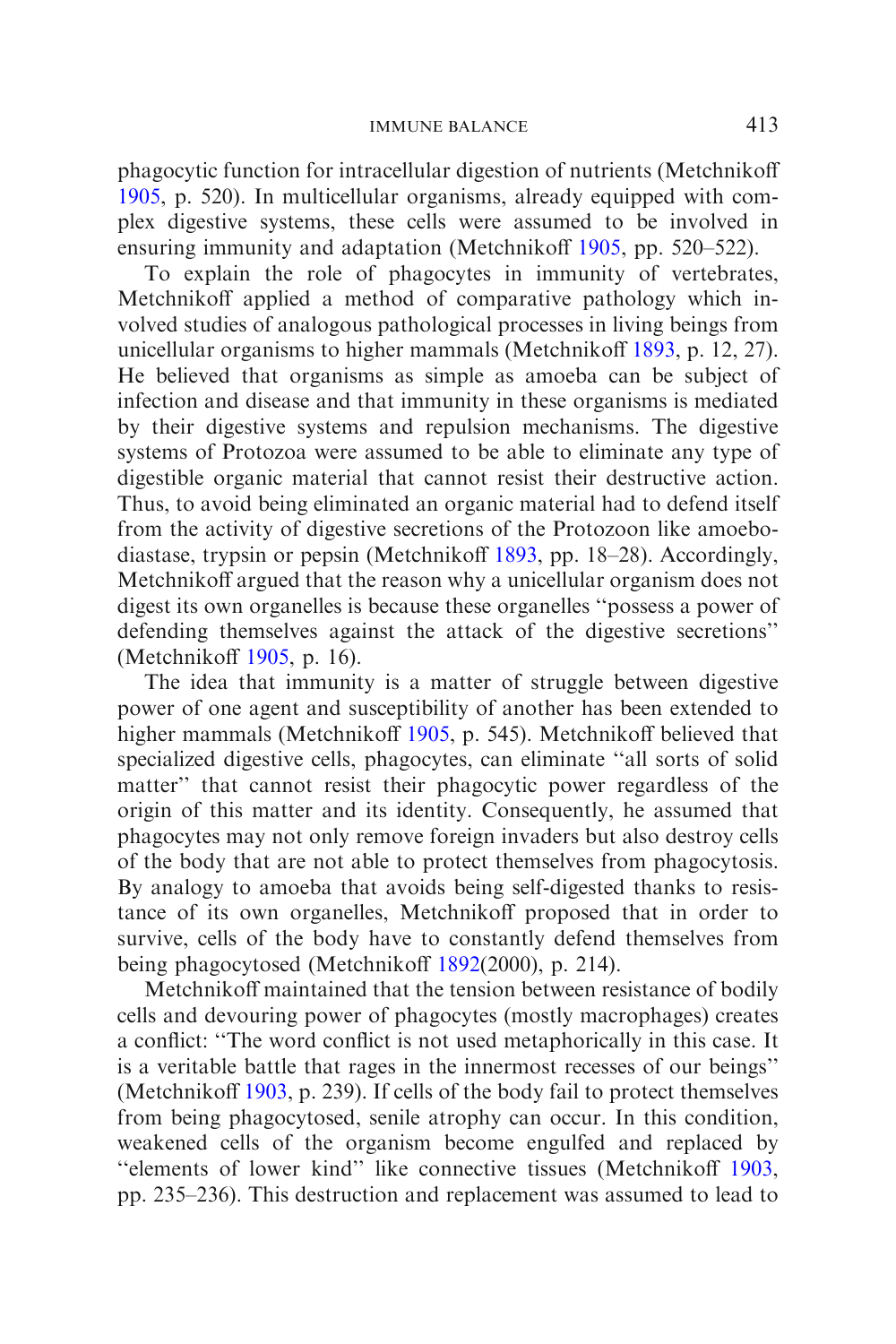hypertrophy and hardening of organs giving the observable symptoms of dementia and general physical decline. Thus, as a method of life extension, Metchnikoff considered removal of phagocytes by antibodies or strengthening ''higher elements of the body'' in their fight with phagocytes (Metchnikoff [1903](#page-29-0), pp. 228–258; Ehrlich [1900](#page-27-0), p. 448).

As one can see, Metchnikoff believed that phagocytes are not aimed at pathogens or foreign tissues specifically. By eliminating susceptible organic materials regardless of their origin, these cells were able to define morphology of the organism, the course of its development and the forms of its interaction with the environment (Metchnikoff and Elie [1892](#page-29-0); Tauber [2003](#page-31-0), pp. 899–900). Indeed, Metchnikoff believed that the function of phagocytes in maintaining integrity of the organism was subordinated to their primary role in determining the identity of that organism (Tauber [1994](#page-31-0), p. 20). ''Metchnikoff's phagocytosis theory was less an explanation of host defence than a proposal that might account for establishing and maintaining organismal 'harmony''' (Tauber [2003](#page-31-0), p. 897). Because of their identity-determining function, phagocytes were assumed by Metchnikoff to have the highest degree of autonomy among cells of the body (Metchnikoff [1905](#page-29-0); p. 566). Indeed, despite believing that phagocytes can engulf any type of susceptible matter, Metchnikoff assumed that these cells are equipped with a certain degree of selectivity in the form of positive and negative chemotaxis. He suggested that changes in the concentration of chemicals could direct their migration to microbes, foreign animal cells, or weakened self-tissues (Metchnikoff [1892](#page-29-0)(2000), p. 214; Metchnikoff [1905,](#page-29-0) p. 548). Nevertheless, specificity of phagocytes was highly limited as the scope of their potential targets was extremely broad (Silverstein [2009,](#page-30-0) p. 139). All in all, instead of assuming that the properties of being self and foreign are fixed at some point in ontogeny to become recognized as such in the adult, Metchnikoff believed that phagocytes constantly define what self and nonself is. Thus, Metchnikoff played a crucial role in formulating the idea of immune self: ''For him, the embryologist, the individual was not given, but underwent constant change as it developed and adapted to everchanging inner and outer environments'' (Tauber [2003,](#page-31-0) p. 901).

Several decades after Metchnikoff, the Australian immunologist Macfarlane Burnet reflected on the very same problem that perplexed the Russian researcher. He asked how a Protozoon like amoeba manages to absorb organic matter without digesting its own organelles (Burnet [1940](#page-25-0), p. 29). His answer was very different from that of Metchnikoff. He did not suggest that amoeba avoids self-digestion because its organelles defend themselves from the action of digestive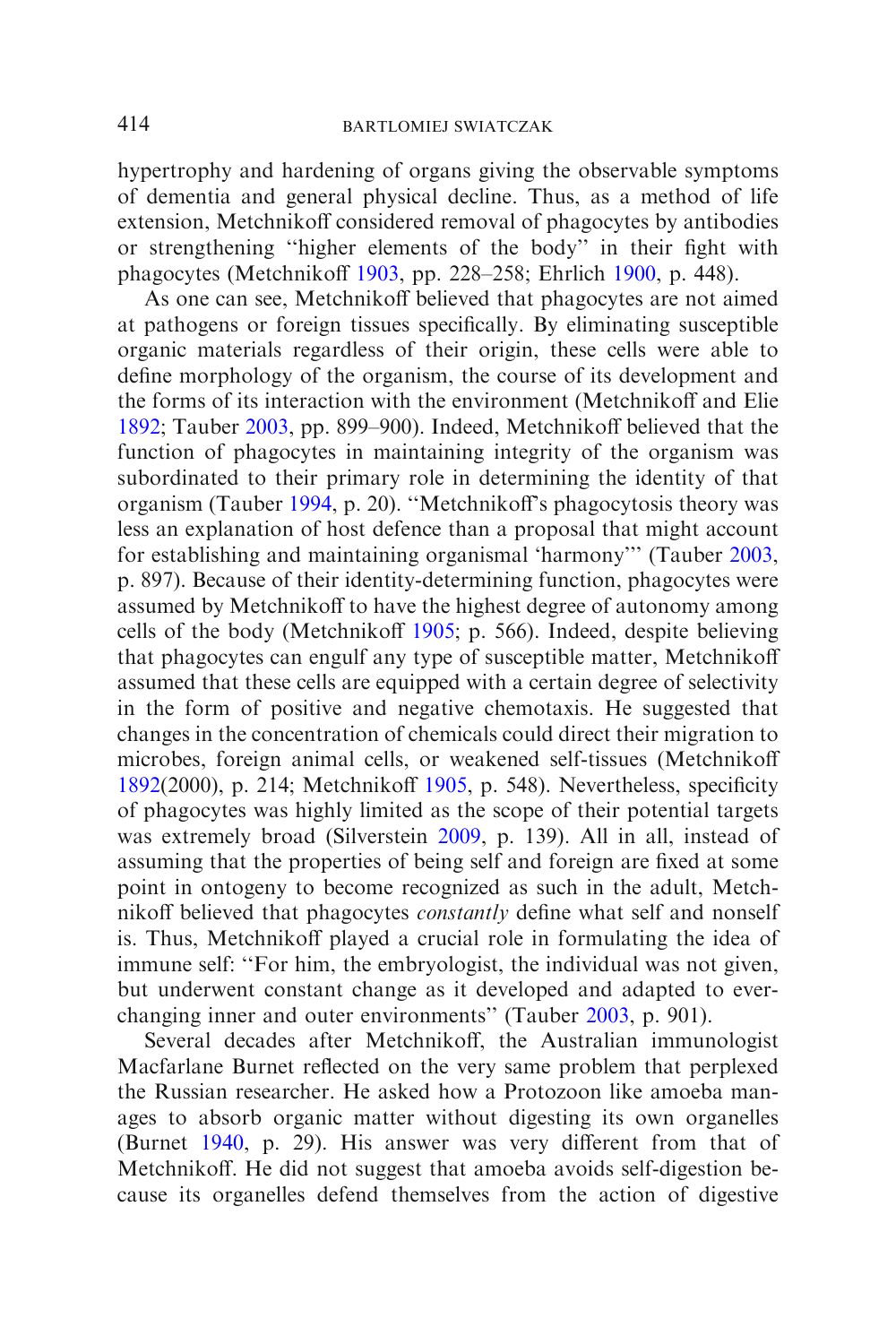secretions. Instead, he proposed that amoeba avoids self-digestion because it has power to recognize nutrients as foreign and to distinguish them from self. He extrapolated the conclusion to the immune system and proposed that the fundamental capacity to recognize foreignness allows higher organisms to defend themselves from infection and disease while making it possible for animals to tolerate their own tissues (Burnet and Fenner [1948](#page-26-0)).

Why Burnet needed to postulate special mechanism of self/nonself discrimination instead of assuming simply, like Metchnikoff, that it is susceptibility to being destroyed that decides about the fate of organic matter? To answer this question we have to realize that despite sharing an antireductionist biological stance with Metchnikoff (Tauber [1994](#page-31-0), p. 88), Burnet was a follower of the humoralist tradition in immunology. Not only did he apply serological methods in his experimental work but also believed that immune responses are mediated by antibodies (Fenner [1987,](#page-27-0) p. 44; Mackay [1991](#page-28-0), p. 301). Early proponents of the humoralist tradition like Hans Buchner and Paul Ehrlich assumed that antibodies or complement molecules target foreign agents specifically and that self-responses are expressions of pathological conditions within the host (Ehrlich [1910,](#page-27-0) p. 364). For example, Paul Ehrlich insisted that there must be special ''regulatory contrivances,'' which prevent immune molecules from attacking self-tissues and which ensure that immune responses are aimed at foreign agents (Ehrlich and Morgenroth [1910](#page-27-0), p. 25). To understand how these mechanisms operate, Ehrlich investigated the phenomenon of hemolysis in which injection of foreign blood leads to the production of a toxin called hemolysin (Ehrlich and Morgenroth [1910\)](#page-27-0). Together with Morgenroth, he observed in goats that hemolysin produced in the presence of injected foreign blood never destroys the blood of the recipient but is specific to many other types of foreign blood (Ehrlich and Morgenroth [1910](#page-27-0), pp. 27, 30). To account for this observation the authors proposed that blood cells of the recipient lack receptors that could bind hemolysin (Ehrlich and Morgenroth [1910](#page-27-0), pp. 28–29). Even though Ehrlich and Morgenroth assumed that in most cases hemolysin cannot act as an autolysin (autotoxin), they considered this possibility in rare cases of injection of foreign blood. Nevertheless, they insisted that even if autolysin was generated in such cases, its presence would automatically induce the production of antiautolysin that would neutralize the toxin and prevent it from destroying blood of the recipient (Ehrlich and Morgenroth [1910](#page-27-0), pp. 32–33). These ideas supported the doctrine of ''horror autotoxicus,'' according to which production of autoantibodies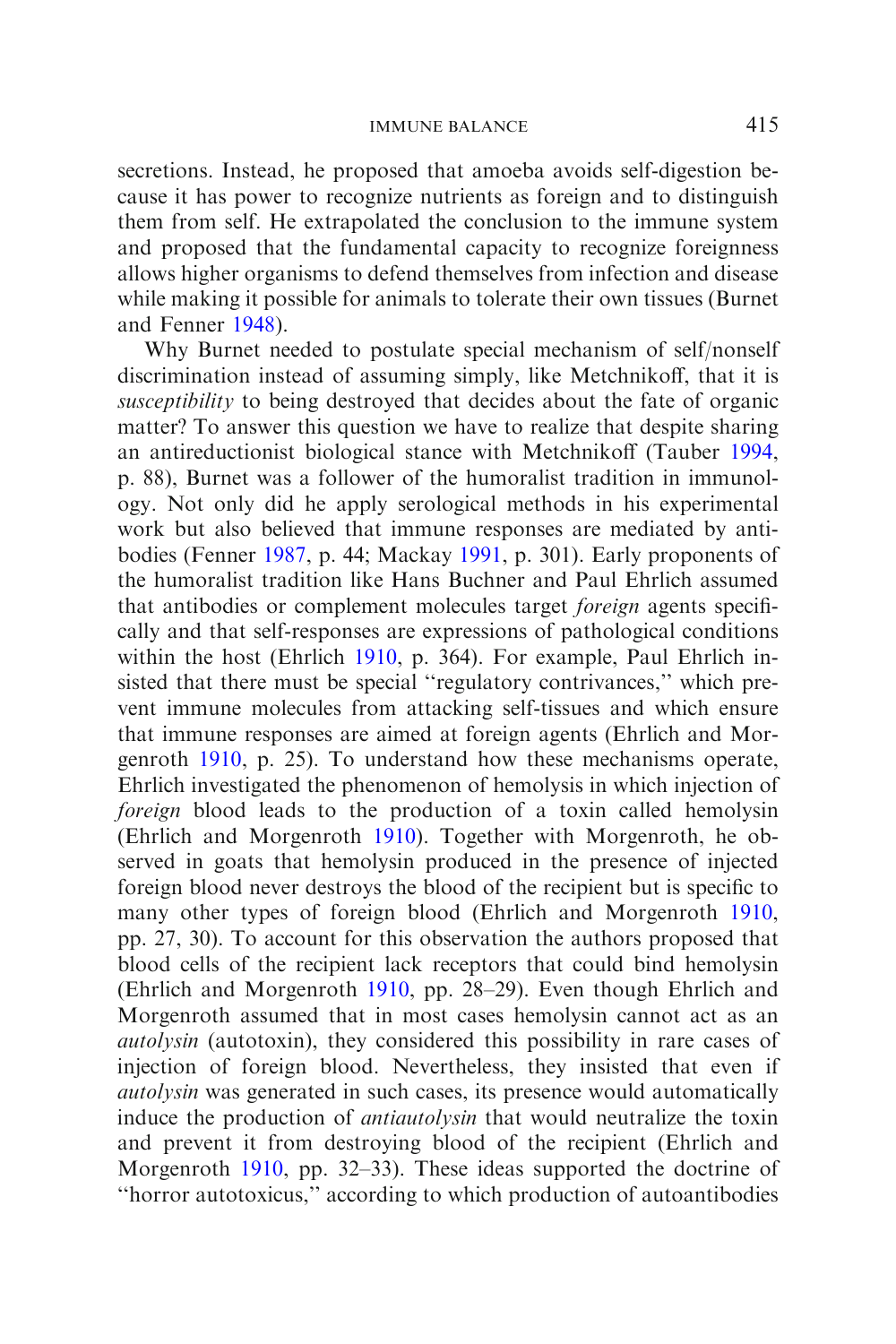would be ''dysteleological to the highest degree'' (Ehrlich [1910,](#page-27-0) p. 388; Silverstein [2002](#page-30-0), p. 112).

Thus, as one can see, the idea of self/foreign discrimination was present in the humoralist tradition well before Burnet. The Australian researcher contributed to the debate by suggesting that self/foreign recognition is not genetically encoded but can be learned during development (Burnet and Fenner [1949](#page-26-0), pp. 85–86; Tauber [1994,](#page-31-0) p. 99; Silverstein [2009](#page-30-0) p. 165). He arrived to this conclusion based on his studies of Owen [\(1945](#page-29-0)), Loeb ([1937\)](#page-28-0), Huxley ([1926\)](#page-27-0) and Whitehead (cf. Warwick and MacKay [2013](#page-25-0)). To account for this phenomenon of learning Burnet formulated two distinct hypotheses (Baxter [2006](#page-25-0); Mackay [1991](#page-28-0)).

The first was ''self-marker hypothesis.'' During his studies of the antibody responses to exotoxins of Staphylococcus aureus in rabbits, Burnet found that there is a stepwise increase in the antibody concentration following primary and booster immunization. This augmentation in antibody production could not be explained by instructivist theories, which presupposed that antibodies were produced only in the course of direct interaction with the antigens (Fenner [1987,](#page-27-0) p. 46; Silverstein [2009,](#page-30-0) pp. 43–67). Thus, Burnet speculated that some cellular mechanism that preserves information about an antigen must be involved in antibody production. He proposed that antibody-producing cells bear special adaptive enzymes that adapt during embryogenesis to "fit" into self-markers (i.e. molecular patterns characteristic of the individual) (Silverstein [2009,](#page-30-0) pp. 54–56). If confronted with nonselfantigens later in life, these enzymes were assumed to undergo structural modifications to impress information about the antigen on the genome, thereby becoming indirect templates for subsequent antibody production (cf. Burnet and Fenner [1948](#page-26-0), pp. 314–317; [1949, pp. 102–103\)](#page-26-0).

Burnet did not feel comfortable with the Lamarckian flavor of the idea that antigens can modify enzymes and imprint inheritable information upon the antibody-producing cells. Therefore, he abandoned the ''self-marker hypothesis'' to formulate a new theory of self/nonself discrimination. In 1957, inspired by the Jerne's Natural Selection Theory and Ehrlich's Side Chain Theory, Burnet established Clonal Selection Theory (CST) that helped to understand the process of antibody responses in mammals (Warwick and MacKay [2013\)](#page-25-0). Jerne proposed that there is a large repertoire of antibodies (globulin molecules) of random specificities that can recognize any foreign antigen. When an antigen binds to a complementary antibody, it creates a complex which can become phagocytosed by an antibody-producing cell to stimulate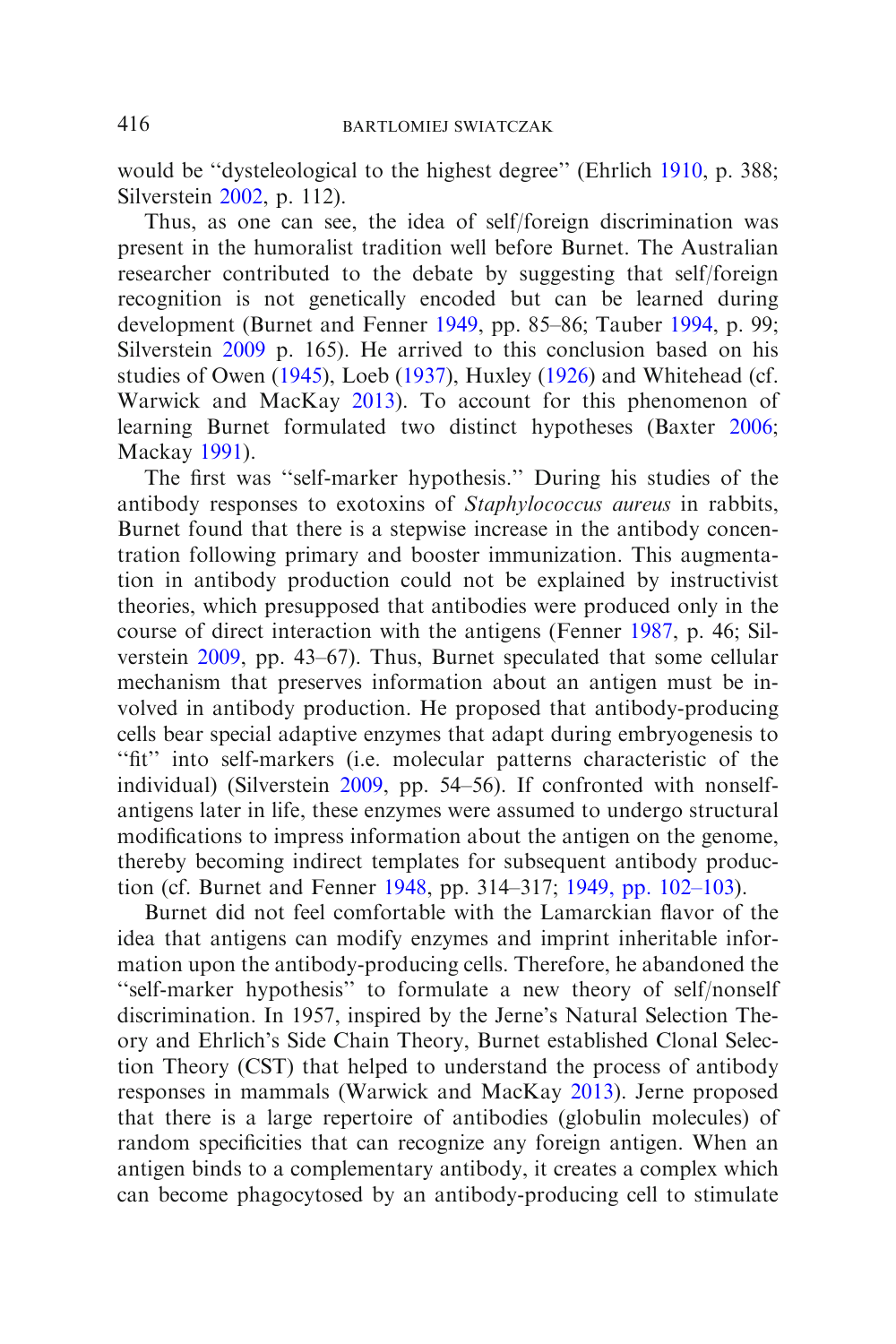production of replicas of the engulfed antibody (Jerne [1955\)](#page-28-0). Seizing upon the comment of Talmage that the theory by Jerne would be more plausible if antigen receptors were conceived as bound to lymphocytes, Burnet proposed that antigens select clones of lymphocyte antigen receptors rather than free antibodies in the blood plasma (Burnet [1957](#page-26-0), p. 68). To explain the capacity of the immune system to react to foreign antigens, Burnet suggested that those lymphocytes whose receptors recognize self-antigens become deleted in an embryo leaving a repertoire of clones that can recognize any foreign antigen in the adult: ''Self notself recognition means simply that all those clones which would recognize (that is, produce antibody against) a self-component have been eliminated in embryonic life. All the rest are retained'' (Burnet [1959\)](#page-26-0). Thus, according to the Burnet's terminology, the immune system recognizes self in the embryo and nonself in the adult.

By suggesting that adults are left with a repertoire of clones that recognize only foreign antigens, Burnet assumed that no antigen receptors of new specificities can be generated later in life. However, accumulating data revealed that new lymphocytes are produced also in the adults. Joshua Lederberg modified CST to accommodate this fact. He proposed that instead of being eliminated only in an embryo, selfreacting clones are also deleted at the early stages of lymphocytes' development (Lederberg [1959\)](#page-28-0). Thus Lederberg assumed that lymphocytes have different sensitivities before and after maturation. Their stimulation at the initial stages of their development leads to their removal while their activation after maturation provides a survival signal and induces their proliferation (Lederberg [1959](#page-28-0), p. 1651). Burnet accepted this modification of CST because it provided a more realistic mechanism of clonal deletion than the original version of his theory (Burnet [1964](#page-26-0)). Further research supported the modified version of CST by showing that B-cells can be tolerized if exposed to an antigen at the early stages of these cells' development and that auto-reactive T-cells are eliminated in the thymus (Gurr and Viret [2009;](#page-27-0) Kappler et al. [1987](#page-28-0)).

Despite its initial success, the paradigm of self/nonself discrimination has been facing increasing conceptual and experimental problems. Firstly, accumulated data on the acquisition of tolerance have revealed that many of the self-reacting clones are not deleted in an embryo and that tolerance can be induced also in the adult (Silverstein and Rose [1997](#page-30-0), pp. 199–200). Secondly, it has been shown that autoimmunity is an essential part of the organism's physiology helping to regulate immune responses and maintain self-tissues (Cohen [1992](#page-26-0); Coutinho et al. [1995](#page-26-0); Quintana and Cohen [2004](#page-30-0)). Thirdly, despite the mechanism of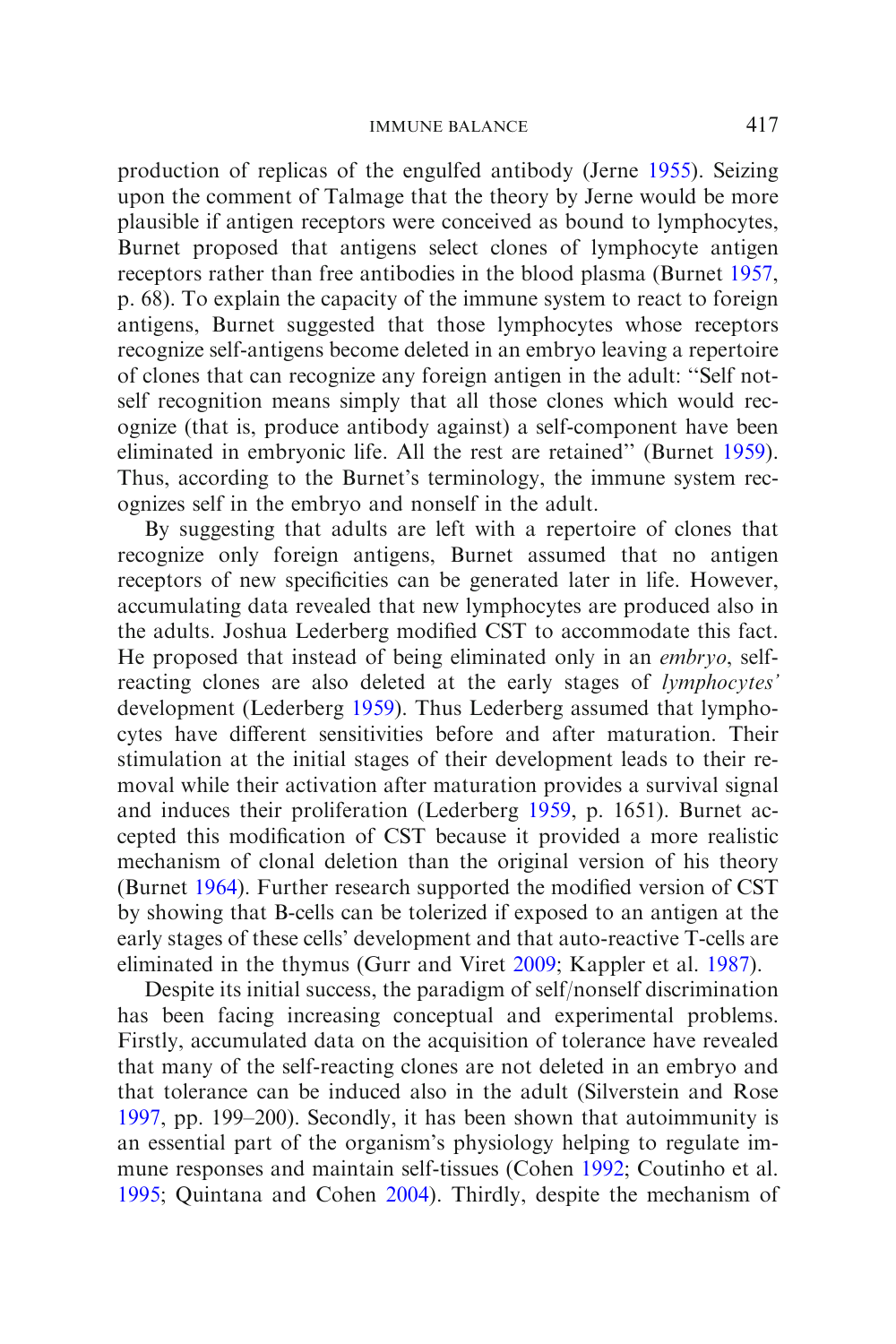allogeneic graft rejection was elucidated, recognition of bacterial nonself was left unexplained (Pradeu [2012](#page-30-0)). Fourthly, it became clear that many invertebrates do not exhibit histoincompatibility, thereby indicating that self/nonself discrimination is not the essential feature of the immune system (Klein [1999\)](#page-28-0). Fifthly, it became clear that the activity of antigen presenting cells (APCs) that initiate and control adaptive responses, depends on innate immune receptors recognizing motifs shared by self and nonself agents (Winchester et al. [1984](#page-31-0); Erridge [2010\)](#page-27-0). Sixthly, the paradigm of self/nonself discrimination was not able to account for tolerance to dietary materials or to commensal bacteria in the gut. Finally, the classical paradigm was questioned on the grounds that the very concept of immune self is nebulous and calls for precise explication in molecular terms (Tauber [1994](#page-31-0)).

In the face of the criticism of the self/nonself discrimination model (see Pradeu [2012;](#page-30-0) Tauber [2009](#page-31-0) for more detailed reviews), researchers attempted to fix the paradigm in crisis. To take into account that the immune system ignores innocuous nonself antigens, Janaway and Metzhitov proposed that the immune system distinguishes between infectious nonself and noninfectious self rather than between self and nonself (Janeway [1992\)](#page-28-0). Furthermore, it was suggested that markers that can activate adaptive responses include microbial patterns and abnormal self-markers and that these markers and patterns are recognized by dedicated receptors (Medzhitov and Janeway [2002](#page-29-0)). However, it became clear that most pattern recognition receptors (PRR) do not respond to microbial nonself motifs exclusively. Instead, PRRs believed as sensitive to bacterial products exclusively were demonstrated to react also to self-patterns. In addition, tumor antigens have turned out to be mostly normal self-antigens (Cohen [2000a;](#page-26-0) Pardoll [1999\)](#page-29-0). Finally, the modified self/nonself model, like its original version, was not able to account for physiological autoimmunity and sterile inflammation.

More radical revision of the classical model came from Polly Matzinger who argued that the immune system evolved mechanisms to recognize danger rather than self and nonself. This danger recognition was assumed to be mediated by immune receptors that react to exogenous microbe-associated molecular patterns (MAMPs) and to endogenous molecules released during stress or tissue damage (Matzinger [1994](#page-29-0); [2002](#page-29-0)). However, most recent evidence undermines this model demonstrating that innate immune receptor ligands cannot serve as markers of danger as their activation can play not only immunostimulatory but also immunosuppressive functions (Kubinak and Round [2012](#page-28-0)). Moreover, the same type of an innate immune receptor ligand can act as a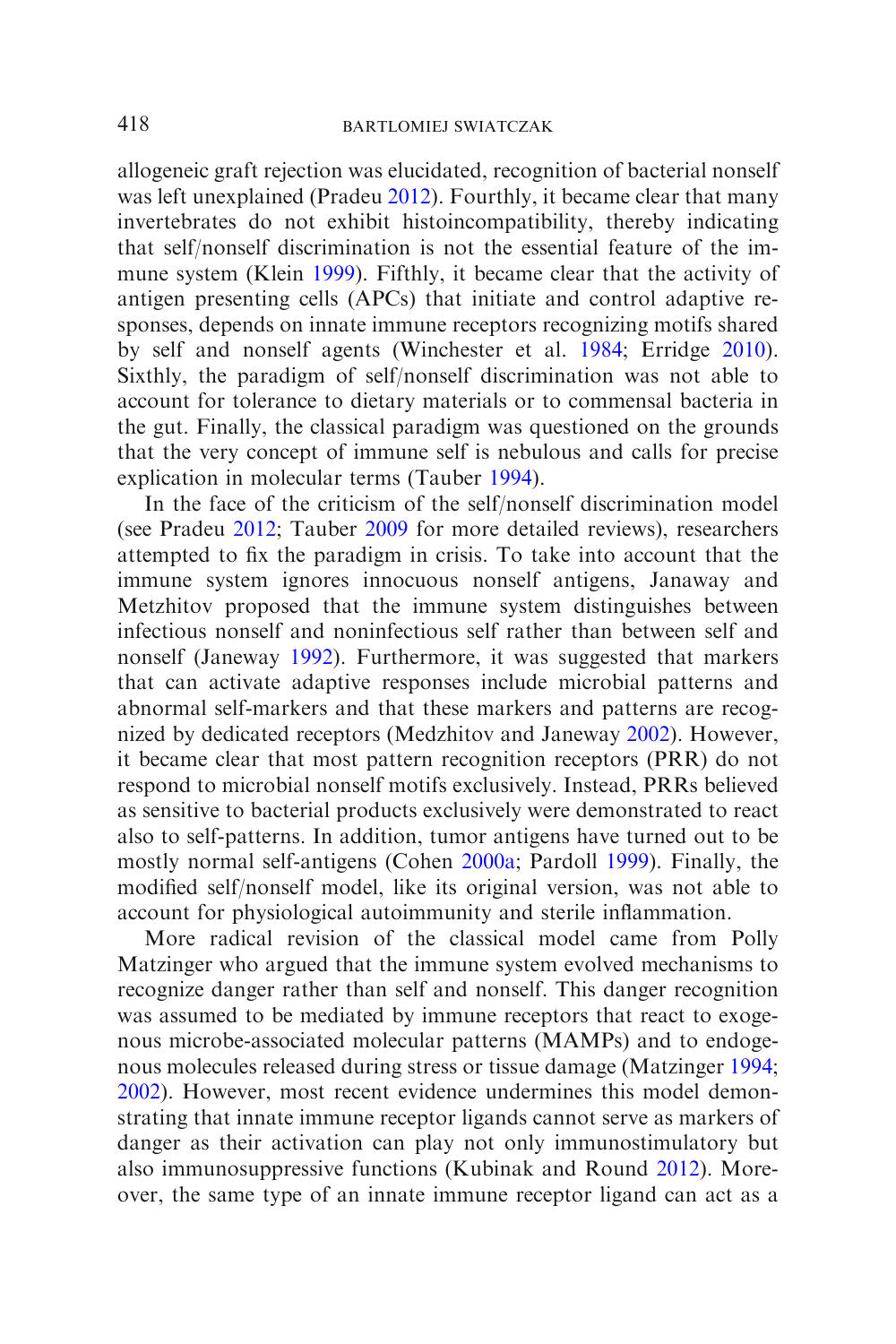#### IMMUNE BALANCE 419

danger signal or a safety signal depending on the context of other receptors stimulation (Foster et al. [2007\)](#page-27-0). Finally, there has been an argument that the notion of danger is not well defined and depends on a posteriori interpretation: ''the immune response is induced by a danger signal, but the danger signal is defined as just about anything that can induce an immune response'' (Medzhitov and Janeway [2002](#page-29-0), p. 300; Pradeu and Cooper [2012](#page-30-0)). Thus, neither the paradigmatic self/nonself model nor its recent permutations managed to provide an accurate overarching account of the immune system activity. This left researchers in need of a new paradigm in immunology.

#### The Idea of Immune Balance

Along with the self/nonself discrimination model, another powerful account of the immune system function has been developed in immunology. According to this alternative view, the primary role of the system is not to recognize and fight nonself strangers but to harmonize interactions between the individual and its environment. Here we focus on the development of this view to see how it fits into the current experimental data in mucosal immunology.

As we have seen, Metchnikoff extended the Darwinian notion of struggle for existence to describe interactions between cells (Silverstein [2009](#page-30-0), pp. 432–434; Tauber [1994,](#page-31-0) p. 21). Importantly, he also went one step further than Darwin in his understanding of adaptation. Darwin focused on adaptation at the species level, because, for him, evolution was not driven by adaptive transformations of individuals but by selection of those variants of species that are more successful than others in their struggle for existence (Darwin [1859;](#page-26-0) Lewontin [1983\)](#page-28-0). Instead, Metchnikoff considered adaptation at two levels: at the species level and individual level.

He referred to the process of adaption at the species level as har-monization (Metchnikoff [1903,](#page-29-0) pp. vi; 19–32). Accordingly, the lack of adaptation of species to their environment was synonymous with *dis-*harmony (Metchnikoff [1903](#page-29-0), p. 87). For Metchnikoff, the archetype of perfect harmony was the mechanism for the fertilization of orchids (Metchnikoff [1903,](#page-29-0) p. 39). In contrast to orchids, humans were believed by Metchnikoff to be essentially disharmonious creatures that are morphologically and physiologically ill-adapted to their environment (Tauber and Chernyak [1991](#page-31-0)). As an example of disharmony of the human species, he analyzed maladaptation of the digestive system to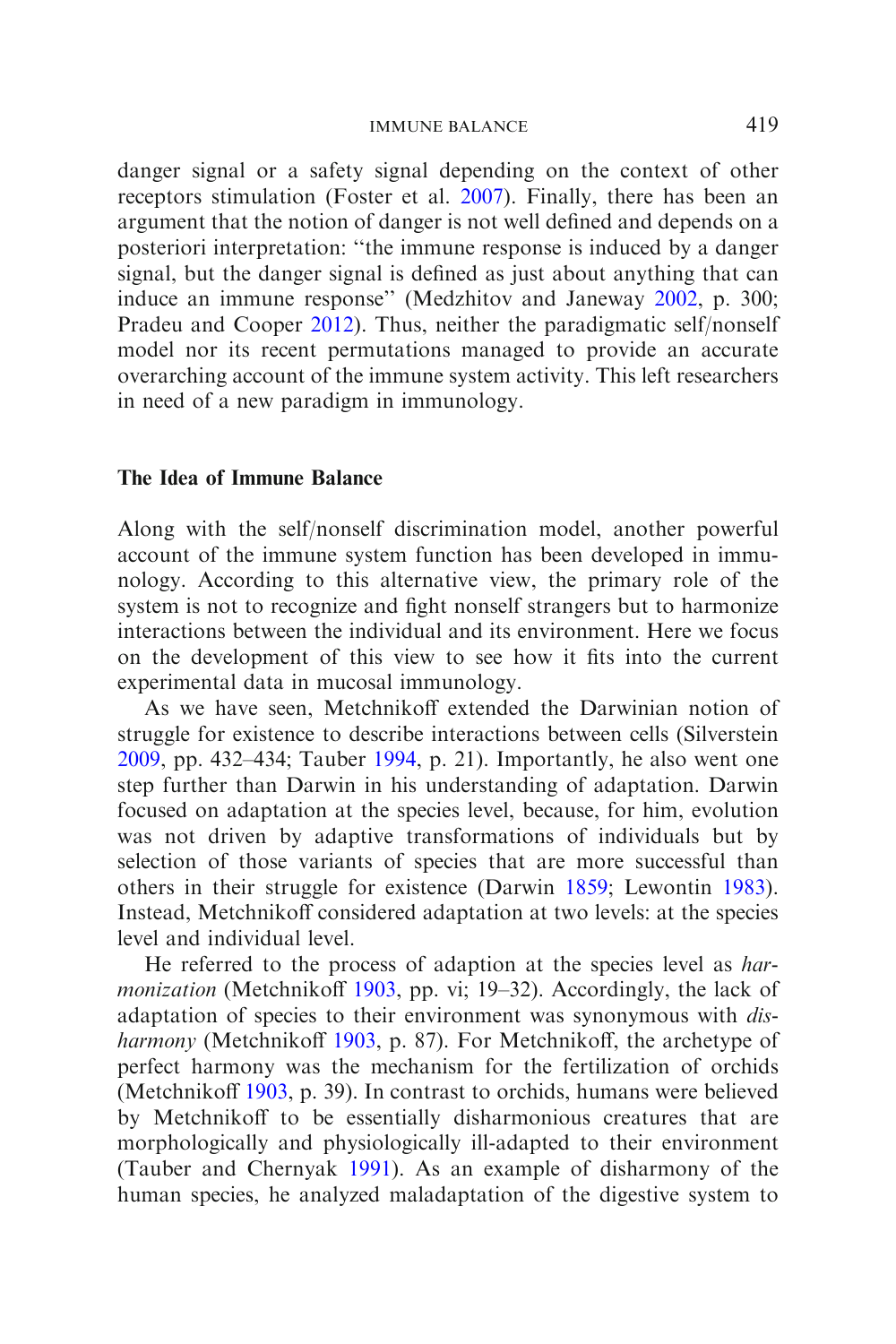changes brought about by modern civilization. He believed that morphology of the intestine was shaped by particular needs of our ancestors and that in its present form it reduces the life span of people by hosting excessive amounts of microbes that poison the body (Metchnikoff [1903](#page-29-0), pp. 248–257).

Metchnikoff assumed that the chief harmonizing factor at the species level is Darwinian natural selection: ''Harmonious characters are more abundant in nature than injurious peculiarities … The useful qualities are handed down and preserved, while noxious characters perish and so disappear'' (Metchnikoff [1903](#page-29-0), p. 38). He argued that humans can follow harmony at the species level by adopting ''orthobiosis,'' that is a scientifically grounded conduct of behavior that ensures the optimal conditions for the maintenance of health and prolongation of life (Metchnikoff [1908,](#page-29-0) pp. 327–328). As Olga Metchnikoff put it, Elie Metchnikoff believed that: ''science, by revealing the laws of Nature, applied to humanity the benefits derived from them, whilst striving to counterbalance their cruel or harmful effects'' (Metchnikoff [1924](#page-29-0), p. 164).

Apart from considering adaption of species, Metchnikoff also analyzed adaptation of individuals to their local environment. He assumed that this type of adaptation could be achieved in the course of struggle for existence between phagocytes and other cells. Consequently, mutual adaption in the form of symbiosis or commensalism was not considered to be an outcome of cooperation but a product of an equilibrated struggle between parasites and phagocytes (Metchnikoff [1884,](#page-29-0) [1905](#page-29-0), p. 17; Tauber and Chernyak [1991](#page-31-0), p. 141). In addition, Metchnikoff believed that phagocytes promote adaptation of the individual by directing development of the organism. Indeed, he assumed that phagocytosis of bodily cells does not always lead to atrophy. He argued that there is a variety of specific phagocytes that reside in the nerves, muscles and bones, which are ready to eliminate weaker cells in these tissues to leave room for their replacement by stronger cells. As a result of this replacement, those body parts that are needed for adaptive adjustments become reinforced and enlarged (Metchnikoff and Elie [1892](#page-29-0)(2000), pp. 210–214; Metchnikoff [1908](#page-29-0), pp. 18–24). Moreover, Metchnikoff assumed that phagocytes play an important role in the early stages of development by ensuring harmonious growth of the organism. As an example of this function, he considered the activity of phagocytes in the metamorphosis of amphibians (Metchnikoff [1893](#page-29-0), pp. 94–110; Tauber and Chernyak [1991,](#page-31-0) p. 132).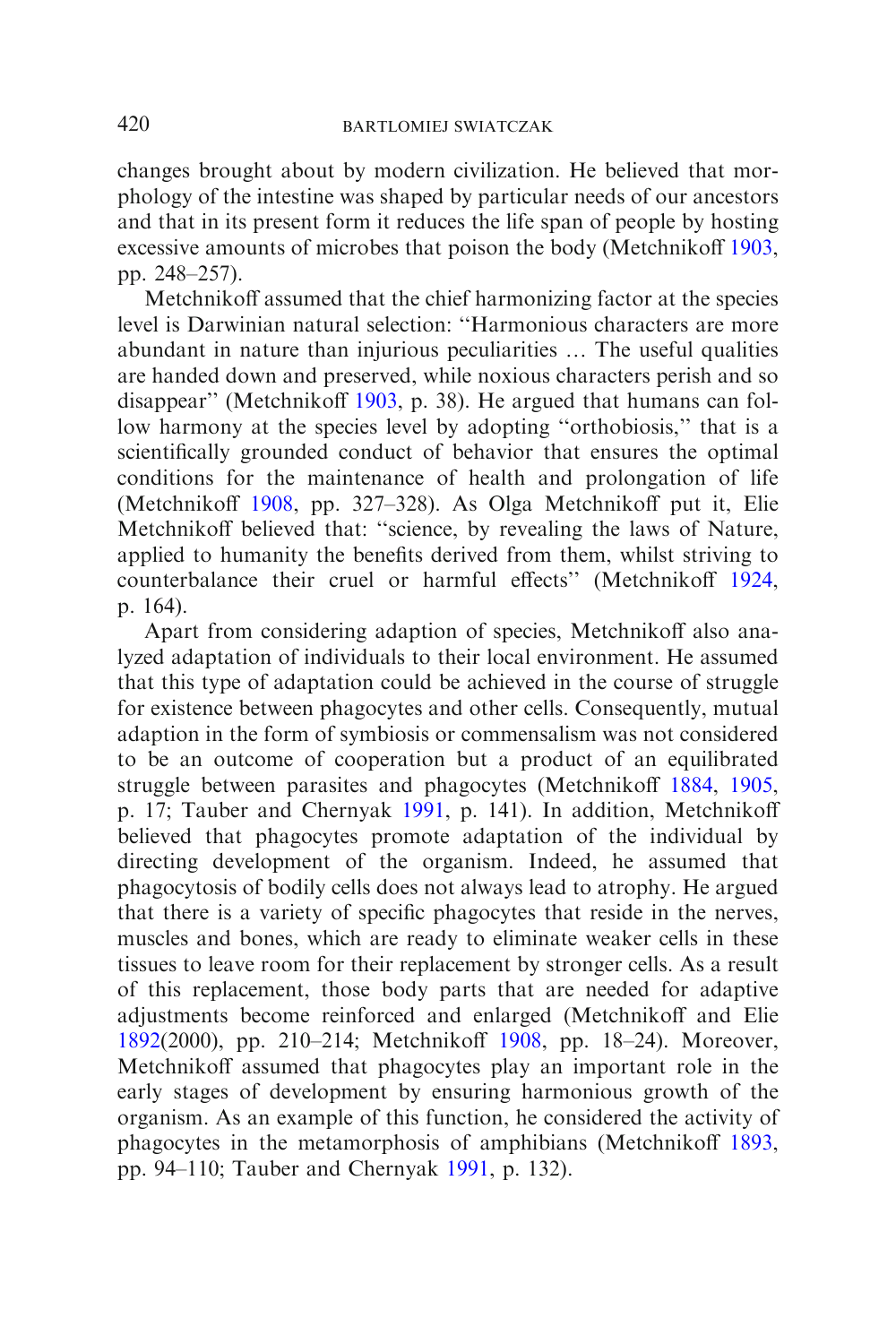Metchnikoff was not the only researcher who at the beginning of the twentieth century tried to rephrase categories like adaptation and symbiosis in terms of struggle for existence. Since the work of Pastorians in the 1880s it was generally accepted that the outcome of parasite/ host interactions depends on the balance between antagonistic forces of virulence and resistance (Mendelsohn [1998](#page-29-0), p. 319). Most notably, this idea was embraced by the American microbiologist, Theobald Smith who is famous for the discovery of the etiology and the means of transmission of Texas cattle fever (Dolman and Wolf [2003](#page-27-0), pp. 80, 99–121; Méthot [2012](#page-29-0); Schultz [2008](#page-30-0)). The studies of the cattle fever gave Smith an opportunity to observe that severity of a disease may depend on the duration and stability of the interaction between a parasite and its host. Indeed, he found that the disease is asymptomatic in the cattle originating from the territory where the infectious agent is present permanently, while it is severe in animals coming from other areas. This observation suggested that the infectious agents causing the disease enter into a symbiotic carrier state in the animals that manage to establish harmonious relationships with the agents.

The study of the asymptomatic carrier state of the protozoon causing Texas cattle fever inspired Smith to draw general conclusions concerning the ecology of parasite/host interactions (Dolman [1984](#page-27-0), p. 578; Méthot [2012](#page-29-0), p. 272). He argued that there is no advantage for a parasite from killing or damaging the host. Quite the contrary, high degree of virulence may interfere with the capacity of the microbe to escape to another host: ''The tendency of all invading microorganisms in their evolution toward a more highly parasitic state is to act solely on the defensive while securing opportunity for multiplication and escape to another host'' (Smith [1904](#page-30-0), p. 821). Thus, he maintained that in the course of evolution of a parasite/host interaction there is a gradual decrease in the pathogenicity of microbes and development of power to equilibrate defenses. Accordingly, an unequilibrated struggle between a parasite and the host that manifests itself in a disease is indicative of a phylogenetically recent association between the organisms (Smith [1904](#page-30-0), [1921, p. 102\)](#page-30-0).

The idea of equilibrium elaborated by Smith was further developed and popularized by the American bacteriologist Hans Zinsser who was a friend and devoted adherent of Smith. Zinsser is famous for his popular books and textbooks on bacteriology as well as for his research on typhus vaccine (Summers [1999b\)](#page-31-0). In the book Infection and Resistance he addressed the same problem that puzzled Metchnikoff. To elucidate the problem of tolerance and immunity he asked the question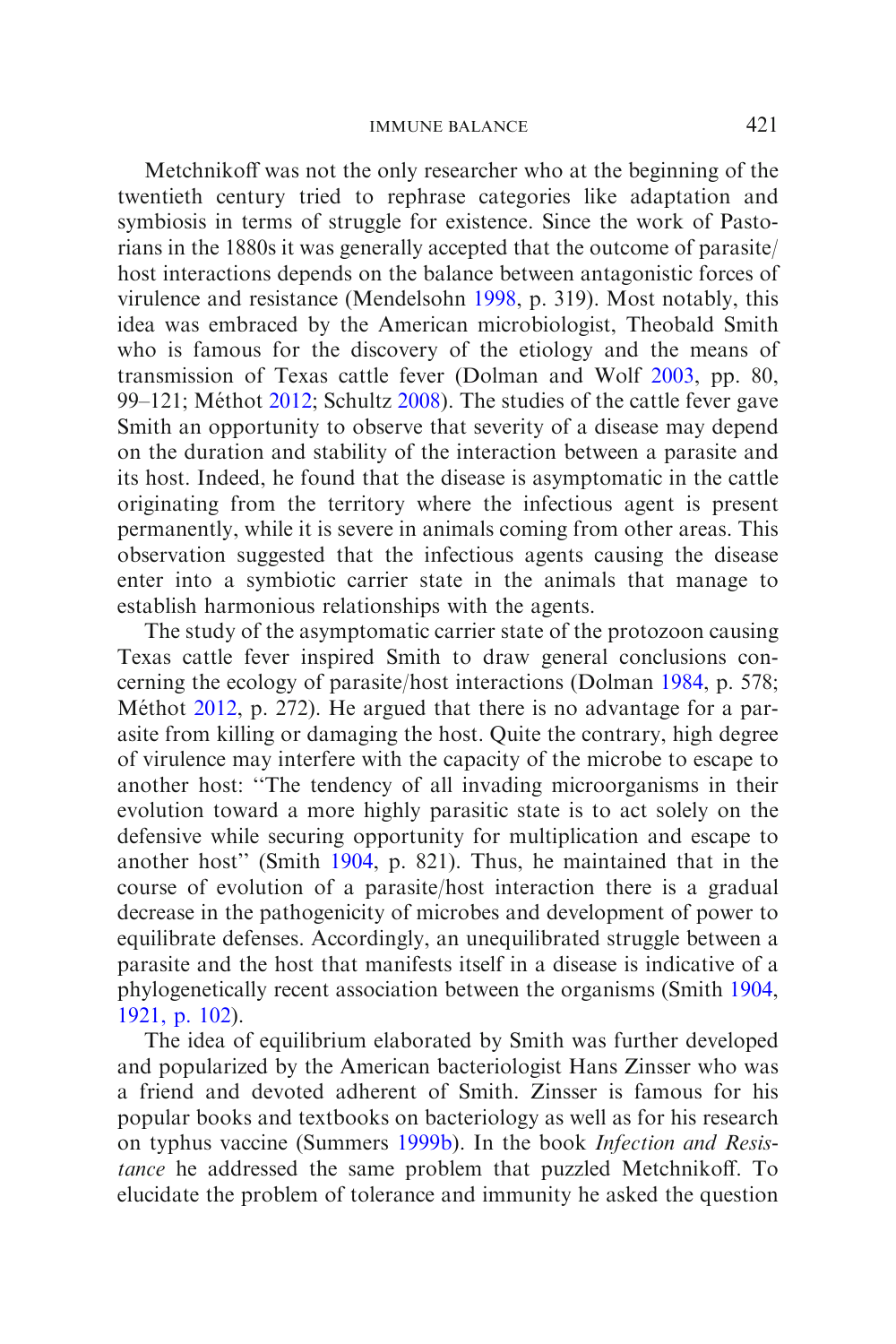of why an organism does not digest its own tissues (Zinsser [1914,](#page-31-0) p. 6). His answer was very similar to that of Metchnikoff, as he suggested that the tissues of the body avoid self-digestion because they resist the action of gastric juices. He argued that analogous counterposition of defensive and offensive forces lies at the heart of mutual adaptation of parasites and their hosts. Thus, Zinsser followed the tradition of thinking about parasite/host interaction in terms of balance or equilibrium (Zinsser [1914](#page-31-0)).

The balance view of the parasite/host relationship and ''the law of declining virulence'' were developed in a unique context by the Canadian biologist Felix d'Herelle. D'Herelle discovered a lytic agent able to provoke death of the dysentery bacteria in human patients (d'Herelle [1917](#page-26-0); Summers [1999a](#page-30-0), pp. 47–59). He referred to this agent as bacteriophage (or phage) and identified it as an obligatory parasite of bacteria (d'Herelle [1922\)](#page-26-0). He proposed that bacteriophages are continuously present in the gut where they play an important role in the immunity of their hosts (d'Herelle [1922](#page-26-0), pp. 170–171). This continuous presence of phages in the gut (or in a culture) was assumed to depend on the state of equilibrium between virulence of phages and resistance of bacteria that was induced by antagonistic modulation between these forces (d'Herelle [1922,](#page-26-0) p. 80; [1926, p. 211](#page-26-0); Sapp [1994,](#page-30-0) pp. 107–108). Perturbation of the balance between virulence and resistance could give an advantage to either bacteria or bacteriophages affecting the course of a disease in the host (d'Herelle [1922,](#page-26-0) pp. 76–80, 274; Summers [1999a](#page-30-0), p. 59). d'Herelle referred to this imbalance to explain the phenomenon of ''lysogeny,'' that is spontaneous lysis of bacteria after a period of apparent absence of a virus (d'Herelle [1926,](#page-26-0) pp. 210–212, 230–231; Sankaran [2008\)](#page-30-0).

d'Herelle pointed out that bacteria cultured with bacteriophages can be eliminated or not depending on their susceptibility to the bacteriophages' action. Those that are resistant survive and proliferate while vulnerable ones perish. In the meantime, phages undergo analogous selective process. They survive and proliferate only if are virulent enough to parasitize bacteria. As a result, there is ''a continual selection with the indefinite co-existence of the two antagonists. Such mixed cultures, symbiotic in nature, can be subcultured indefinitely'' (d'Herelle [1926](#page-26-0), p. 211). These considerations led d'Herelle to believe that the interaction between the parasite (phage) and its host (the bacterium) gradually moves towards perfect equilibrium:

One finds by experiment that the stability of mixed cultures is the greater as the symbiosis is of longer duration … If one finds that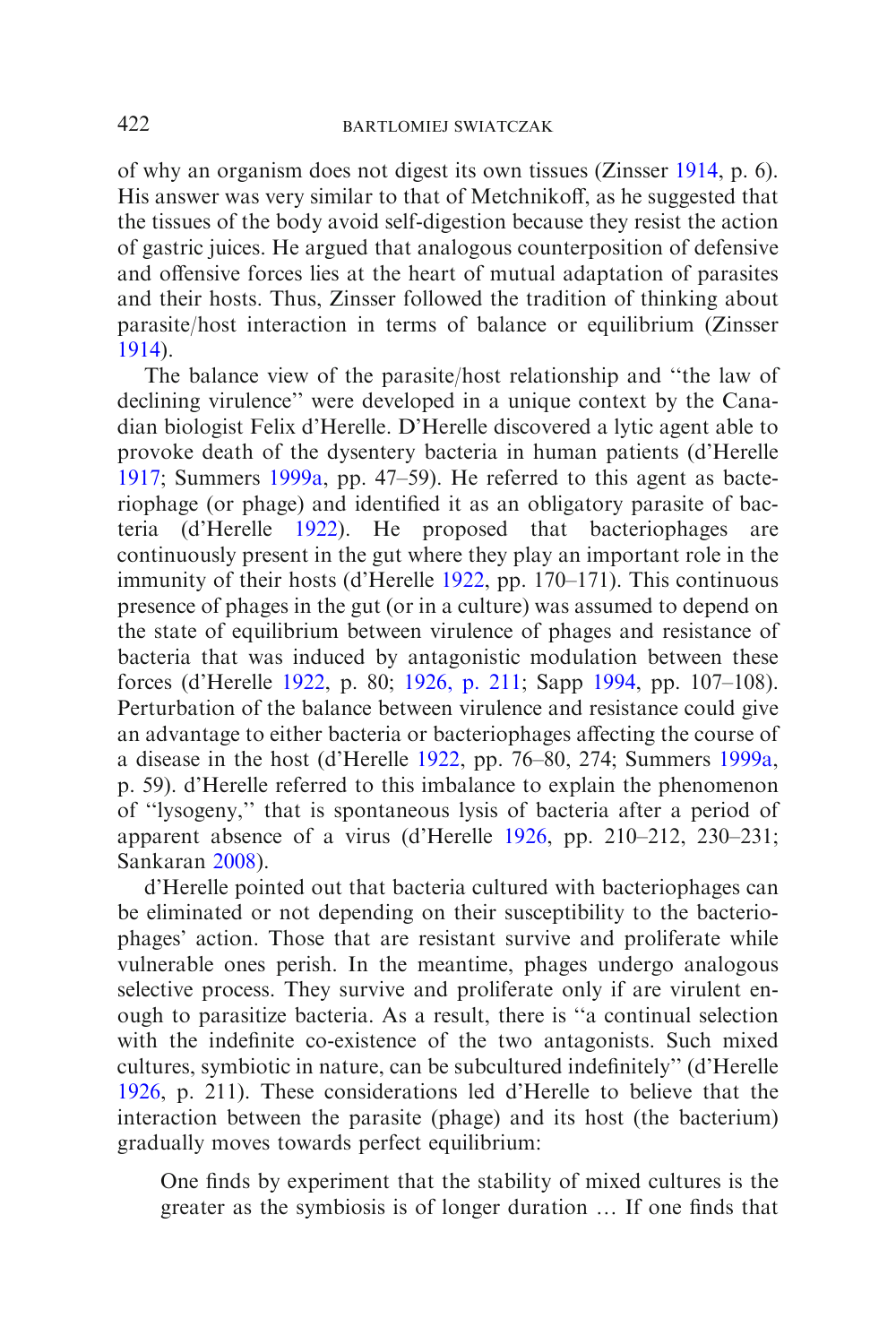after a dozen subcultures … the symbiosis continues, it is rare that it can not be maintained indefinitely …It is not solely a test tube experimental phenomena but one which occurs also in nature (d'Herelle [1926](#page-26-0), p. 212).

Overall, for d'Herelle, both bacteriophages and bacteria had remarkable power to adapt to each other's increase in virulence and resistance (d'Herelle [1922](#page-26-0), p. 274).

As one can see, d'Herelle's ecological views came close to those of Smith and Zinsser. They shared similar understanding of a carrier state of a parasite and the idea that virulence of successive generations of a microbe declines over time. Nevertheless, it is impossible to find any references to Smith and Zinsser in the work of d'Herelle. William Summers (personal communication) points out that d'Herelle and Zinsser worked at the Pasteur Institute during World War I and that it is not impossible that these two authors met. d'Herelle himself admitted that his views on the relationship between bacteriophages and bacteria were inspired by the ideas of the French botanist, Noël Bernard who is famous for his study of the symbiosis between fungi and seeds of orchids (d'Herelle [1926,](#page-26-0) p. 211, 423; [1922,](#page-26-0) p. 80). According to Bernard, mutually beneficial relationship between the two species is a result of a balance between offensive forces of the fungus and defensive powers of the orchid (Bernard [1902;](#page-25-0) Sapp [1994](#page-30-0), p. 79). The French Botanist understood symbiosis as ''the association of two specifically distinct beings which harmonize their functions for the greater good of the community'' (Bernard [1902](#page-25-0), p. 5; Transl. Sapp [1994,](#page-30-0) p. 78). d'Herelle applied Bernard's interpretation of symbiosis to his studies of bacteriophages and defined it as a ''parasitism balanced by the resistance to infection'' (d'Herelle [1926,](#page-26-0) p. 211).

The idea that parasite/host interactions can be framed in terms of balance as well as the concept of decreasing virulence lied at the heart of experimental and theoretical work of Macfarlane Burnet. Even though Burnet denied that his ecological views were inspired by those of Theobald Smith (Burnet [1968,](#page-26-0) p. 23), he knew Smith's ideas from the book Rats, lice and history by Zinsser (Burnet [1942](#page-25-0), p. 131; Zinsser [1934](#page-31-0), p. 46). In addition, Burnet's early research was focused on bacteriophages and the phenomenon of lysogeny which gave him an opportunity to become familiar with ecological ideas of d'Herelle (Tauber [1994,](#page-31-0) pp. 88–91; Sankaran [2010\)](#page-30-0). Engraved in Burnet's memory was his first reading of the d'Herelle's book The bacteriophage; its role in immunity (Sexton [1991](#page-30-0), p. 43).

At the beginning of his phage research, Burnet believed that only few cases of lysogeny could be explained, like in d'Herelle, in terms of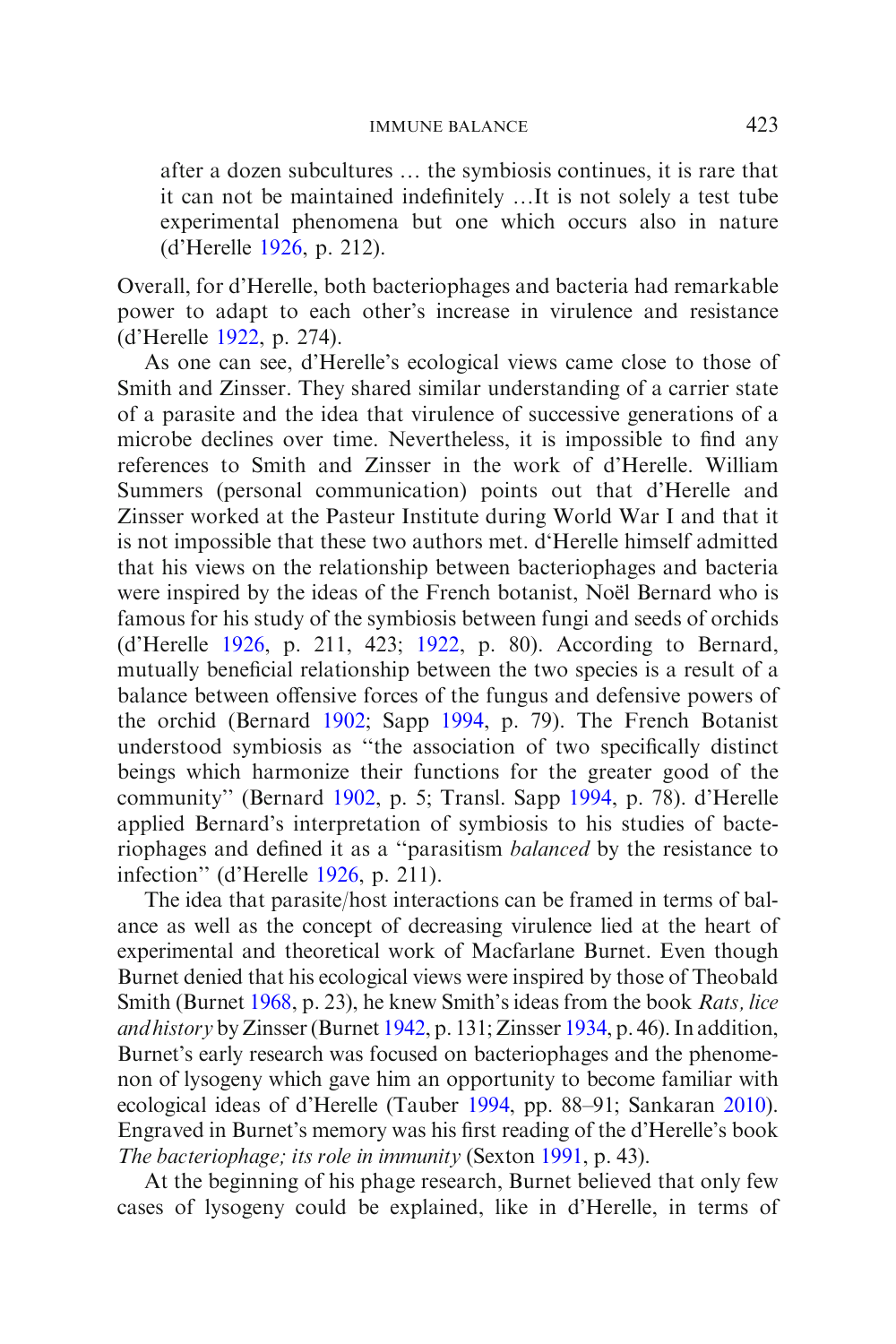unbalanced struggle between bacteria and bacteriophages (Burnet and McKie [1929](#page-26-0), p. 282). However, later he admitted that given a particulate nature of phages ''one is almost forced to postulate that each bacterium carries in intimate symbiosis one or more phage particles'' (Burnet [1934](#page-25-0), p. 346, cf. Park [2006](#page-29-0), pp. 501–502). Like d'Herelle, he considered symbiosis to be a state of stable equilibrium between naturally occurring populations of bacteria and phages. Indeed, he pointed out that the massive phage-induced lysis observed in the lab cannot take place in nature, because it would lead to eradication of all phage-sensitive bacteria. Instead, ''a form of a dynamic equilibrium must be set up by which a fairly constant proportion of both species manage to survive'' (Burnet [1934,](#page-25-0) p. 345). Thus he rejected the hypothesis that bacteriophage could be a unit of a bacterial chromatin (Burnet [1934](#page-25-0), p. 346).

Burnet found similarity between the apparent latency of the phage in lysogeny and the ''carrier'' nonpathogenic state of infectious microbes that reside in the tissues of healthy people: ''my stock [of phage/bacteria] culture which is in every respect an apparently healthy and thriving lot of individuals has a disease in a latent form like a man with diphtheria bacili in his throat that don't quite give him dip'' (Burnet [1926](#page-25-0); quote after Sankaran [2010,](#page-30-0) p. 373). He believed that this mutual tolerance between the parasite and the host is an effect of a balanced coexistence of the bacteria with their human hosts over many generations. Thus Burnet's idea that parasite/host interactions gravitate towards the state of equilibrium and symbiosis has been extended to apply to all types of predator–prey relationships (Burnet [1934,](#page-25-0) pp. 345–348, [1940](#page-25-0), pp. 5–11; Park [2006,](#page-29-0) p. 512).

The same ecological framework was used by Burnet in the 1930 s to explain the etiology of Q fever, a disease of abattoir workers in Brisbane. He discovered the causative agent of the disease (Coxiella burnetii) and argued that it was a type of rickettsia (Burnet and Freeman [1937\)](#page-26-0). He pointed out that rickettsiae are innocuous symbionts or semiparasites of insects and that their colonization of human hosts should be considered as an incident. As new and accidental hosts, humans were not able to maintain stable equilibrium with these parasites and therefore suffered from severe symptoms of Q fever (Burnet [1942](#page-25-0)). By so explaining the epidemiology of Q fever, Burnet repeated the idea formulated by Hans Zinsser that rickettsial diseases follow the pattern of pathologies that result from an unbalanced struggle between a parasite and the host (Burnet [1940](#page-25-0), p. 72, [1942,](#page-25-0) p. 131; Zinsser [1934\)](#page-31-0). Indeed, as we have mentioned, Burnet was familiar the book Rats, lice and history,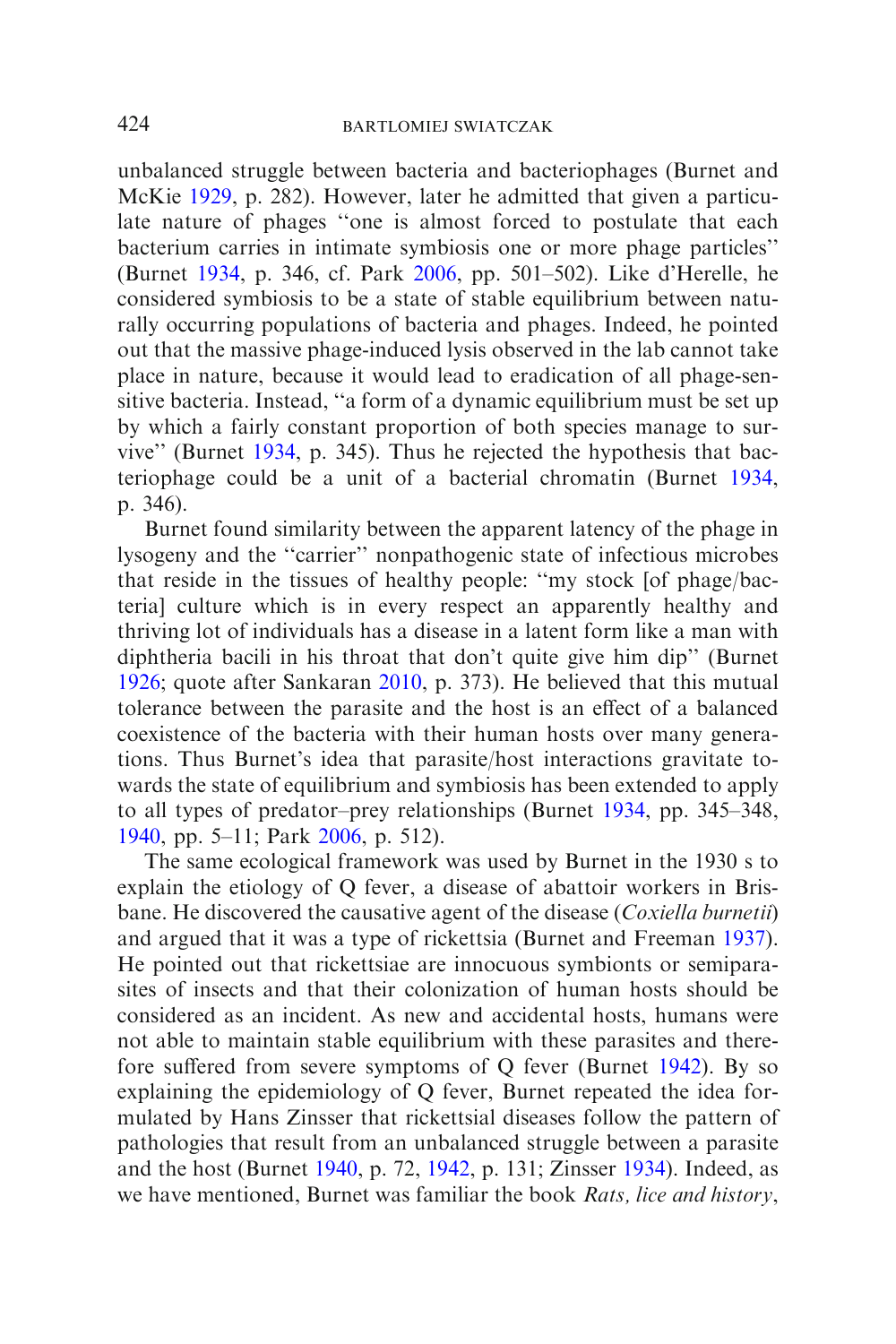where the American bacteriologist was quite explicit about the details and the origin of the balance view of the parasite/host interaction: ''As Theobald Smith states it, pathological manifestations are only incidents in a developing parasitism. On this basis Rickettsia infection in the ticks is a very ancient condition; for in this relationship mutual tolerance has developed to such perfection that neither partner appears to be injured'' (Zinsser [1934](#page-31-0), pp. 225–226).

Burnet used the same general framework to explain etiology of other infectious diseases in humans. For example, he argued that psittacosis, known to be a serious disease of humans, was a latent, asymptomatic disease of wild parrots (Burnet [1936\)](#page-25-0). Again, according to Burnet, the difference in the susceptibility to the disease between parrots and humans reflected the level of stability that these organisms managed to establish with their parasites (Burnet [1936,](#page-25-0) p. 102). All things considered, following d'Herelle and Zinsser, Burnet assumed that an infectious disease should be understood as ''a conflict between man and his parasites which, in constant environment, would tend to result in a virtual equilibrium, a climax state, in which both species would survive indefinitely'' (Burnet [1940](#page-25-0), pp. 23–24).

How did Burnet conceive the mechanism that allows establishing the equilibrium? He assumed simply like d'Herelle that there is a negative feedback that automatically controls the number of parasites and their hosts (Burnet [1940](#page-25-0), p. 8). He argued that an increase in the number of predators leads to a decrease in the number of prey. This in turn, reduces the number of predators thereby leading to a subsequent increase in the number of prey and so the circle continues (Burnet [1940](#page-25-0), p. 8). Burnet illustrated this oscillatory dynamics in the form of waves of prevalence of endemic diseases that fluctuate from the state of epidemics to the state of latency over generations (Burnet [1940](#page-25-0), p. 188). Interestingly, he also argued that the process of establishing host/parasite equilibrium is also associated with a decrease in the opposing pressures of virulence and resistance: ''Nature prefers that neither host nor parasite should be too hard on the other'' (Burnet and White [1972,](#page-26-0) p. 82). Joshua Lederberg said that ''since Frank Macfarlane Burnet, Theobald Smith, and others, we have understood that evolutionary equilibrium favors mutualistic rather than parasitic or unilaterally destructive interactions'' (Lederberg [1993\)](#page-28-0).

To complete our survey of the development of the idea of balance in immunology we should note that this idea was used in a different sense to describe interactions between cellular and molecular components of the immune system. The balance way of thinking about bodily parts can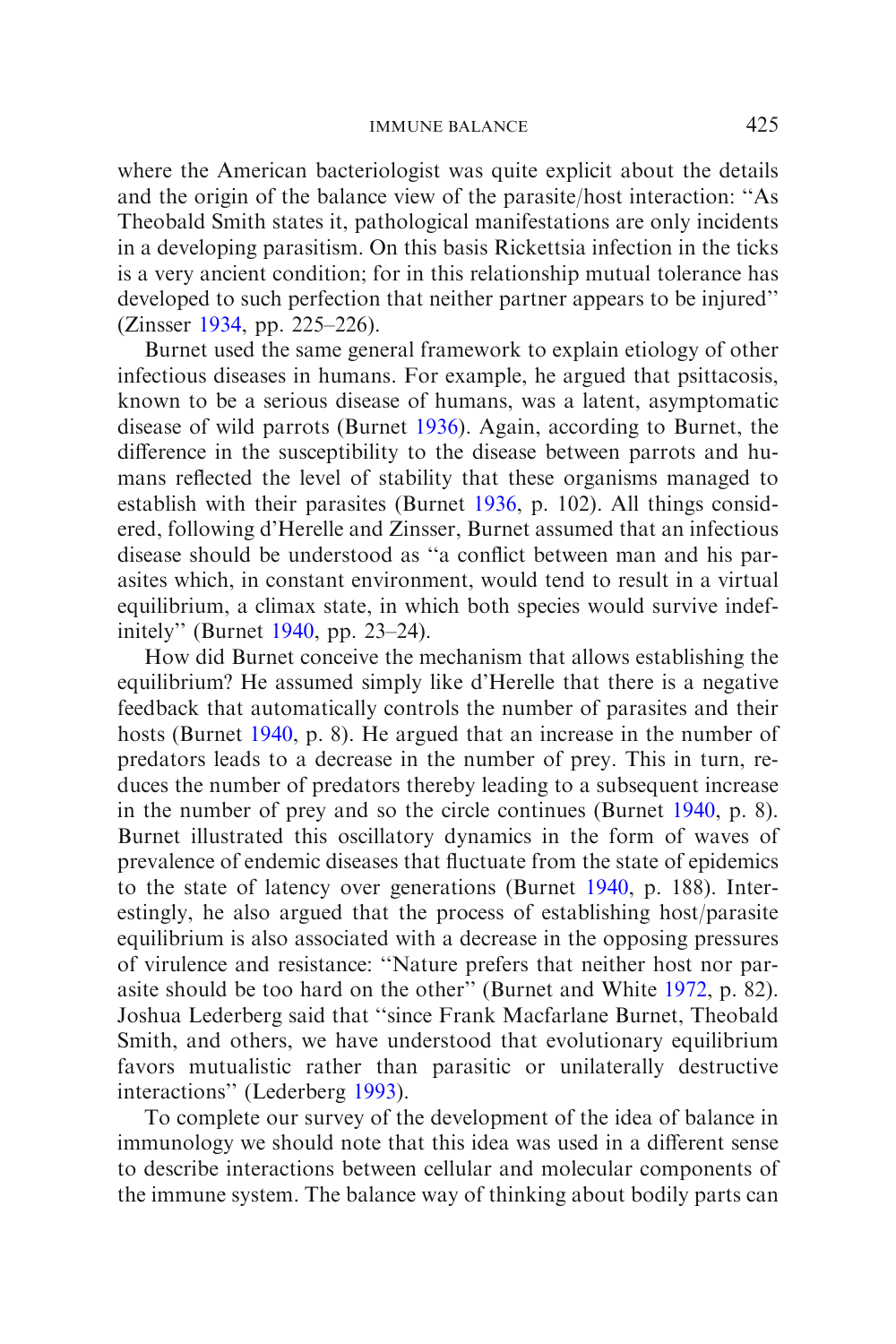be traced back to ancient Greece (Arikha [2007](#page-25-0)). Like the concept of self/ foreign discrimination, it was introduced to immunology by early humoralists at the beginning of the twentieth century. The American-British serologist, George Nuttall, pointed out that Ehrlich's side chain theory was based on the concept that an organism maintains equilibrium between its parts and that this equilibrium is induced by ''mutually restraining influences exerted upon each other by the cells which compose it'' (Nuttall [1904,](#page-29-0) p. 6). The idea of equilibrium between bodily parts was originally formulated by Ehrlich's cousin, Carl Weigert, who believed that a damage inflicted to a bodily part can perturb the intrinsic balance of the organism and initiate a reparative reaction in the form of compensatory hyperplasia whose function was to restore the equilibrium (Nuttall [1904,](#page-29-0) pp. 6–7; Ehrlich [1908](#page-27-0), p. 307). Following this idea, Paul Ehrlich argued that binding of foreign elements to cell receptors excludes these receptors (or side chains) from reacting to other stimuli and therefore demands compensation in the form of newly synthesized unbound receptors. He believed that this reparative process could take the form of overcompensation that is excessive production of receptors that might no longer manage to attach to the cell surface but become released into the blood plasma as free anti-toxins (Ehrlich [1900](#page-27-0), pp. 436–437). This release of antibodies was believed by Ehrlich to be able to neutralize the activity of the toxin and to restore the balance within the body (Nuttall [1904,](#page-29-0) p. 10; Silverstein [2002](#page-30-0), pp. 77–91).

The idea that the immune system maintains equilibrium between its parts was also hinted several decades later by Burnet. This concept was not directly influenced by Ehrlich and other early proponents of the idea. Rather, it was derived from Burnet's ecological thinking. Indeed, the Australian immunologist maintained his dynamic ecological outlook throughout his entire career. This view preceded his self/nonself discrimination model and organized his thinking about interactions between immune and nonimmune cells. He insisted that central tenets of CST can be derived from basic principles that govern natural and artificial selection of clones in populations of bacteria or viruses (Burnet [1959](#page-26-0), pp. 9–29). He pointed out that random mutations accumulate with each successive generation of bacterial clones and that some of these clones thus get an advantage to expand in the population. This idea was related to his previous findings indicating that repeated multiple passages of influenza viruses can alter their pathogenicity (Burnet [1937](#page-25-0)). Moreover, the dynamic ecological perspective led Burnet to emphasize that one of the most fundamental properties of large populations of cells (microbes or somatic cells in the body) is their tendency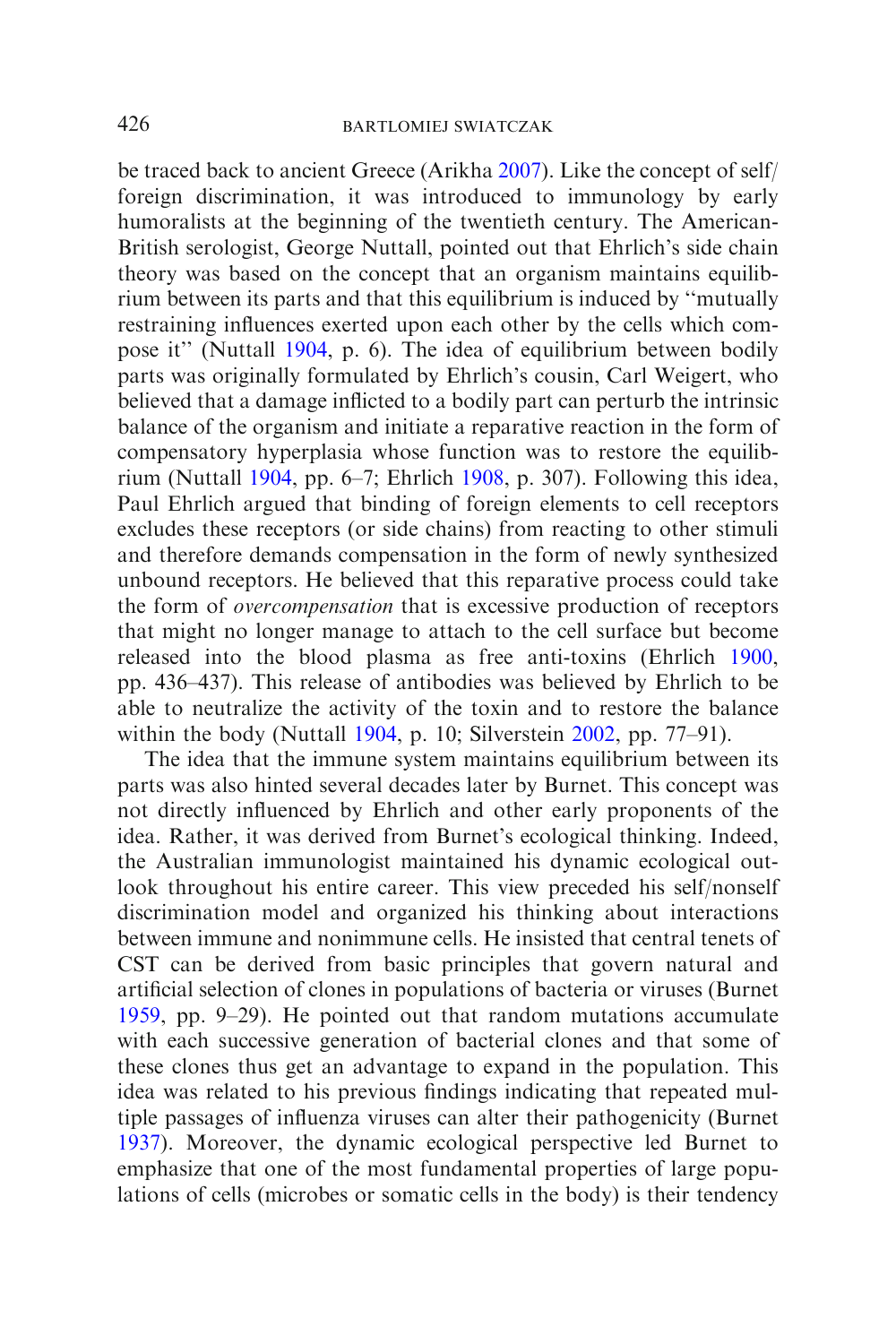to establish ecological equilibrium (Burnet [1959](#page-26-0), p. 12). This idea was later used by Burnet to explain pathogenesis of autoimmune diseases and other immunopathological conditions.

To account for the factors that ensure equilibrium between bodily parts, Burnet postulated special homeostatic mechanisms that regulate interactions between immune and nonimmune cells. By controlling number and composition of cells in the body these mechanisms were assumed to play a variety of functions such as modulation of the concentration of immunoglobulins in the blood (Burnet [1969](#page-26-0), pp. 92–93), prevention of cancerogenesis (Burnet [1959](#page-26-0), p. 193) and neutralization of self-reacting antibodies (Burnet [1959,](#page-26-0) p. 134). In fact, while formulating CST, Burnet was already aware that postulated somatic mutations generating diversity of lymphocyte antigen receptors may produce autoreactive clones that recognize self-antigens (Burnet [1959](#page-26-0), p. 122). He believed that persistence of such "forbidden" clones could perturb homeostasis within the body and trigger an autoimmune disease (Burnet [1969](#page-26-0), pp. 255–285). He speculated on the nature of the homeostatic mechanisms that prevent such self-reactive clones from inducing immune pathology. One possibility was that the disease-causing potential of auto-antibodies is minimized by release of some regulatory antibodies competing with the forbidden clones in binding to self-antigens (Burnet [1959](#page-26-0), p. 145). Another possibility was that self-reacting clones are readily recognized and eliminated (Burnet [1959](#page-26-0), p. 128; Mackay and Burnet [1963](#page-29-0)). It was this latter option that was later confirmed experimentally (Mackay [2008\)](#page-28-0).

The notion that the immune system is concerned with maintaining homeostatic balance between its parts was elaborated more extensively by Niels Jerne whose ideas were deeply inspired by those of Paul Ehrlich (Silverstein [2009,](#page-30-0) pp. 211–230). In 1973 Jerne formulated ''immune network theory'' that was based on the assumption that each antibody molecule can act as an antigen for another antibody (Jerne [1974\)](#page-28-0). According to Jerne's terminology, the binding site of an antibody, paratope, may not only bind to a fragment of a surface of a foreign antigen (epitope) but also to a part of a molecular surface of a variable region of another antibody called idiotope. Thus, he assumed that antibodies can create a dynamic self-regulatory network of intercon-nected elements (Eichmann [2008](#page-27-0), pp. 82–94; Söderqvist [2003\)](#page-30-0). In the steady-state conditions this network was believed to maintain equilibrium established by suppressive forces of antibodies that bind to paratopes of other antibodies and stimulatory effects of those antibodies that bind to idiotopes and epitopes. This dynamic balance between idiotypes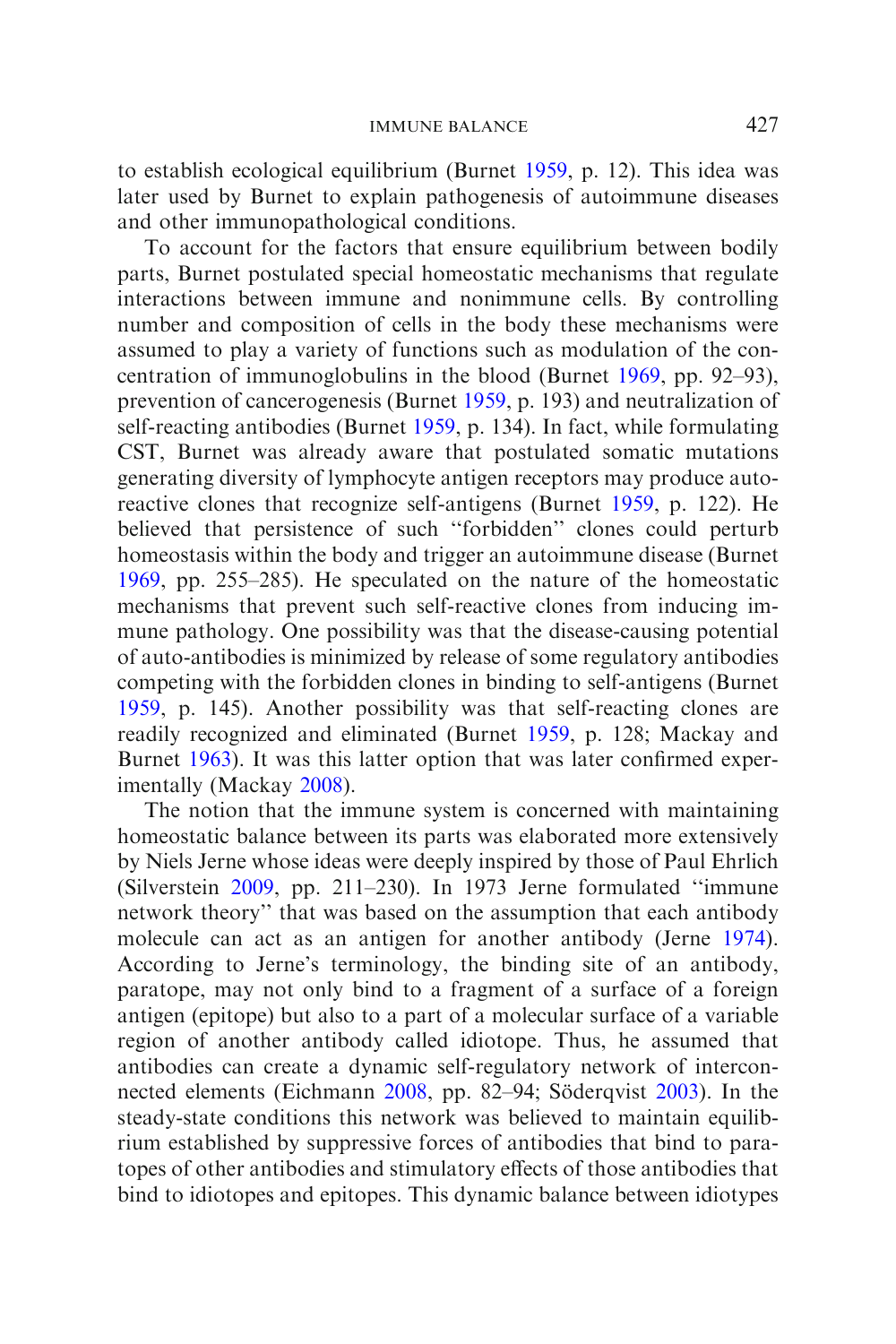and anti-idiotypes could be perturbed by the presence of an external antigen. Thus it was assumed by Jerne that the fundamental role of the immune system is to reestablish perturbed equilibrium by producing an appropriate antibody reaction (Jerne [1985\)](#page-28-0).

# Towards a New Paradigm in Immunology

As one can see, apart from the view of the immune system as a sensor and killer of foreign agents, there has also been a concept that the system helps to establish harmonious balance with the environment. At the face value, these two views are diametrically opposed. However, a closer scrutiny reveals that depending on the interpretation they may be reconciled. Indeed, as discussed above, many advocates of the self/ nonself model appeared to be also proponents of the idea of immune balance.

There has been at least three different ways in which the idea of immune balance was understood. Researchers like Burnet and d'Herelle focused on the balance in the ecology of parasite/host populations. These authors did not understand equilibrium as a relationship between a single organism and its parasite (like between a single bacterium and a phage or a single patient and his colonizing Rickettsia). Instead, as we have seen, they defined immune equilibrium as a stable ratio between parasites and their hosts induced by opposing pressures of virulence and resistance. Burnet illustrated this balance by oscillatory waves of prevalence of endemic diseases (Burnet [1940,](#page-25-0) p. 188). So understood, the idea of equilibrium is not inconsistent with the self/nonself model. The immune balance and self/nonself discrimination are assumed to operate at two distinct levels of biological world organization: the immune balance organizes interactions between populations while the self/nonself discrimination operates at the interface of an individual and its microbial environment. Thus there was no contradiction in Burnet's claiming that individuals face binary decision: ''eat or be eaten'' while populations are driven towards harmonious equilibrium with their parasites (Burnet and White [1972](#page-26-0), p. 28).

Having in mind that the Burnetian notion of balance was intended to describe relationship between populations while the concept of self/ nonself recognition was meant to be applicable to individuals, there is no surprise that Burnet never abandoned his balance view of the populations despite making a decisive shift towards immunology in 1957 (Sexton [1991,](#page-30-0) p. 134). As we have mentioned, he maintained and refined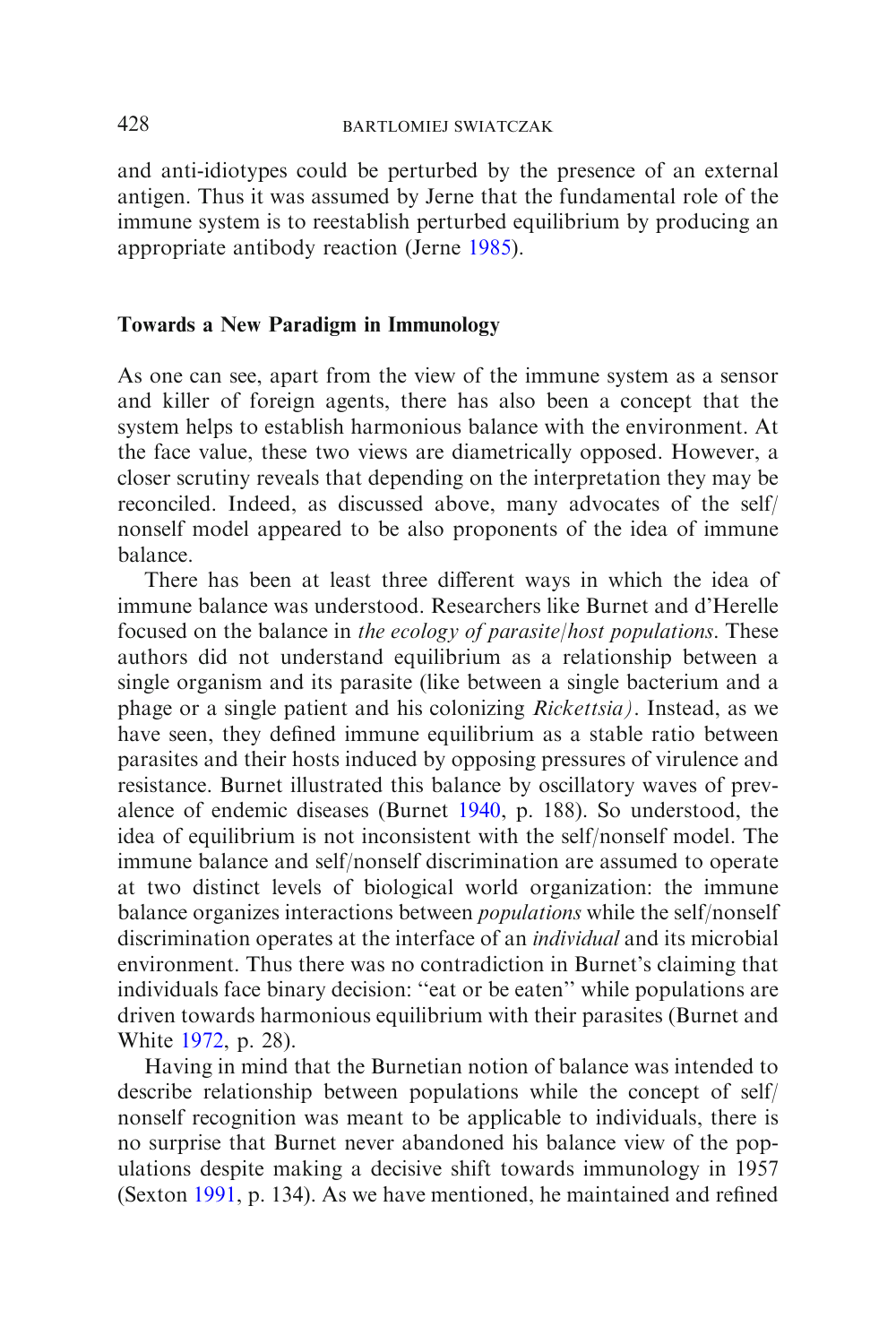this ecological outlook in the successive editions of his co-authored book Natural history of infectious disease (cf. Burnet and White [1972\)](#page-26-0). He also used it to elucidate relationships between populations of antibody producing cells (Burnet [1959\)](#page-26-0). Again, not only there is no contradiction between Burnetian self/nonself and the idea of equilibrium but the two ideas well complement each other in the Australian researcher's systems of thought.

The second domain in which immune balance was believed to operate was the ecology of cellular and molecular interactions within the individual (Orosz [2001;](#page-29-0) Lappe [1997](#page-28-0)). So understood, an immune balance was associated with a state of the immune system in which the suppressive and stimulatory immune reactions are equal. As a consequence, no net change is made within the system. For example, no immune response is elicited. As we have seen, this interpretation of immune balance was implicit in the work of Ehrlich and was extensively elaborated by Jerne. In fact, it is still present in various forms in immunology (for example, as equilibrium between regulatory T-cells and effector T-cells). This understanding of immune balance, like the one applicable to populations is also compatible with the self/nonself discrimination model. Self/nonself discrimination is assumed to occur at the interface of the immune system and its environment, while the immune balance in the sense elaborated by Jerne and Weigert was considered to operate within the immune system of an individual.

The third domain believed to be organized by immune balance was the ecology of an individual<sup>1</sup> (cf. Tauber [2008\)](#page-31-0). In this sense, immune balance is a state in which the immune system of an individual opposes effects of environmental fluctuations that could compromise the individual's integrity. From this point of view, the function of the immune system is to tailor responses to environmental changes so that potentially damaging effects of these changes are neutralized. To play this equilibrating role, the immune system has to maintain its active state continuously. As we have seen, Metchnikoff assumed that persistence of self-tissues and foreign bodies depends on their power to counteract destructive action of phagocytes that remain continuously active. Thus, Metchnikoff could be considered as implicitly embracing the idea of

 $1$ . This interpretation deserves special attention because, in contrast to the other two, it has direct implications for immunology. According to Burnet, immunology ''is concerned with the response of the individual to invasion by microorganisms'' while epidemiology deals with population-level phenomena (Burnet [1940,](#page-25-0) p. 24). From this point of view, the ecological studies developed by Burnet should be considered primarly as helping to establish ''a complex, biologically informed epidemiology'' (Anderson [2004,](#page-25-0) p. 39).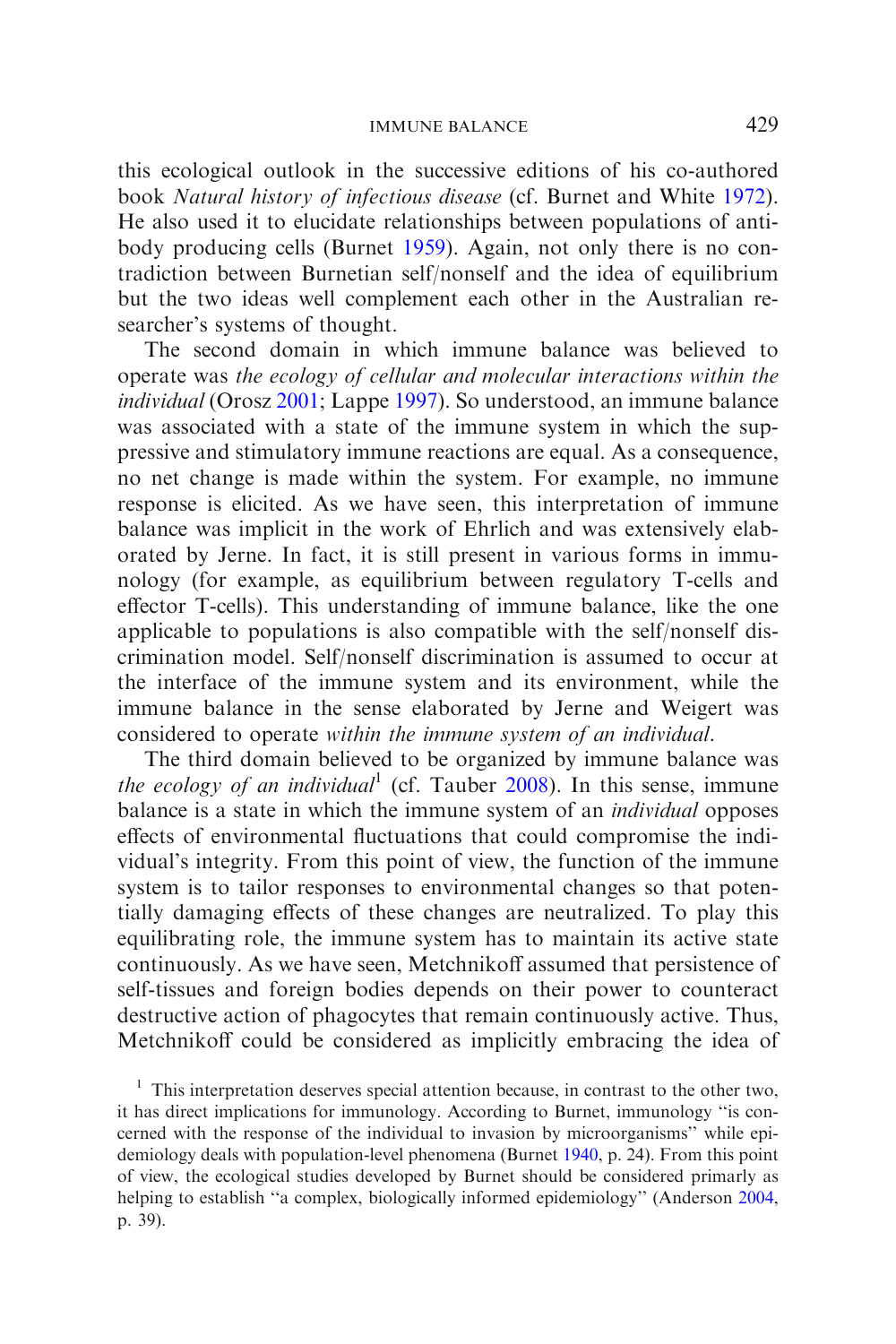immune balance in this third sense. However, this concept was more explicitly elaborated by Smith and Zinsser who emphasized that parasites and hosts actively modulate their activity to counteract each other's oppressive forces. These authors maintained that it is not only the microbe but also an individual host that can fine-tune its responses to the other organism: ''We have in parasitism two living variable organisms capable of adjusting themselves toward each other in a remarkable degree'' (Smith [1921,](#page-30-0) p. 100). Thus, Smith and Zinsser differed from Burnet and d'Herelle in their understanding of equilibrium. Again, Burnet and d'Herelle considered equilibrium at the population level defining it as a stable ratio between parasites and hosts (d'Herelle [1926](#page-26-0), pp. 211–212; Burnet [1940,](#page-25-0) p. 8). Instead, Smith and Zinsser considered equilibrium also at the individual level defining it as a ''condition of both host and parasite which permits latter to enter the body, multiply enough and escape'' (Smith [1921](#page-30-0), p. 102).

The idea that the immune system can maintain balance in this third sense cannot be reconciled with the self/nonself model. Self/nonself model was based on the assumption that the role of the immune system is to kill foreign agents and sterilize the host. Instead, the balance view suggests that as there is no direct benefit for the microbes from killing their hosts, thus there is also no advantage for the host from killing microbes. More essential from the point of view of survival of the individual, is tailoring responses that neutralize potentially damaging fluctuations in the environment. The counterbalancing action, to be sure, may sometimes require killing. This does not mean however that killing is the immune system's principle of action. By limiting its activity to counteracting fluctuations, the immune system opens up the potential for microbes to coexist peacefully with the host.<sup>2</sup> If taken seriously, the balance view challenges our fundamental understanding of the immune system. Smith wrote in the context of cattle fever that ''If we turn to internal phenomena, those revealed by the microscope and the numerical estimation of blood corpuscles, the line between immunity and susceptibility is somewhat less sharply drawn'' (Smith [1893](#page-30-0), p. 128). Consequently, ''the boundary between normal and abnormal states is vague and shifting, and no one can tell where one begins and the other ends (Smith [1903](#page-30-0)).

Nowadays, in the face of the self/nonself paradigm crisis, the balance view is gaining an increasing attention in immunology. It is becoming

<sup>&</sup>lt;sup>2</sup> It should be clear that the immune system cannot rely on isolated molecular patterns or molecular ''danger signals'' to tailor responses. Instead, the system has to integrate and differentiate between multiple signals to compute its states (Cohen [2007\)](#page-26-0).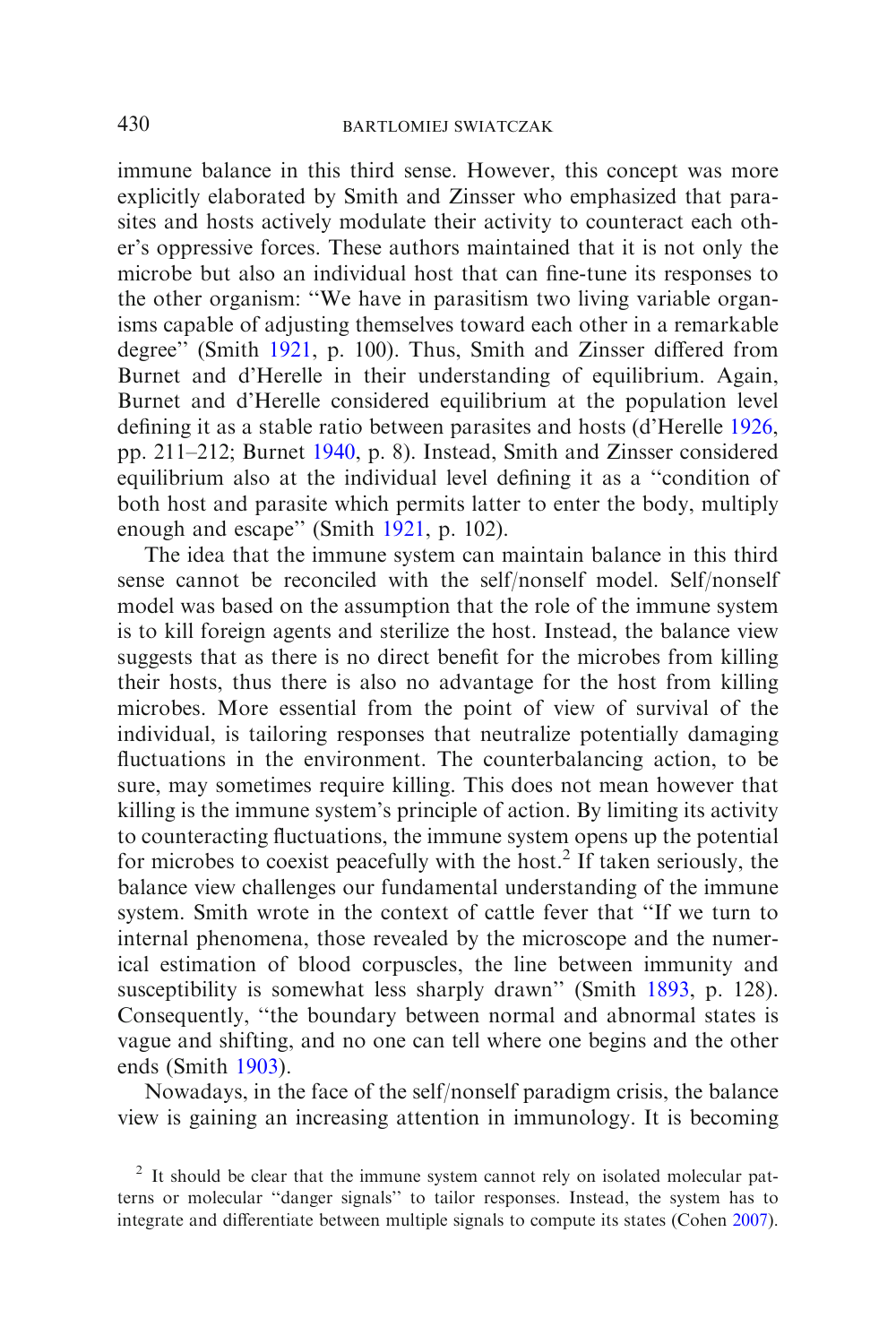clear that the immune system cannot be crammed into the corset of binary logic: self/nonself, safe/dangerous, activation/inactivation. Instead, there is a continuum of states that the immune system can take to establish equilibrium with the microbes (Eberl [2010](#page-27-0)). According to Tauber, ''This move from a simple on or off switch heralds a decisive shift in immunology's theoretical foundations''(Tauber [2008,](#page-31-0) p. 234). As a result, the vocabulary of immunological debates is changing, as researchers are increasingly analyzing the relationship between an individual and its microbial environment ''in the language of ecological balance and disruption'' (Podolsky [2012,](#page-29-0) p. 1810). The idea of infection is also being modified as it appears to result from an imbalance between the microbes and the host rather than from intrinsic pathogenicity of the former (Garrett et al. [2010;](#page-27-0) Virgin et al. [2009](#page-31-0); Sansonetti and Di Santo [2007](#page-30-0); Willing et al. [2011\)](#page-31-0).

### Current Applications of the Idea of Immune Balance: Case Study

To understand how the balance view fits into the new experimental data and replaces the traditional self/nonself paradigm, consider intestinal immune regulation. Our case study concerns the gut immune system because the intestinal epithelium covering approximately 200  $m<sup>2</sup>$  is the largest surface area of a human organism that comes in contact with microbes (Gallo and Hooper [2012\)](#page-27-0).

The mucosal immune system is engaged in establishing harmonious interactions with the gut environment at several different levels. At one level, the intestinal epithelial cells (IECs) modulate the continuity of the epithelial surface in response to chemical signals. Some intestinal microbes, dietary materials and other chemicals can weaken integrity of the epithelium by modifying expression and localization of intercellular tight junctions (TJs) (Ulluwishewa et al. [2011\)](#page-31-0). One example includes gliadin that is a constituent of wheat which can lead to TJ rearrangement. It has been found that there is a homology between this glycoprotein and a toxin released by Vibrio cholera that modifies TJ proteins to invade the host (Wang et al. [2000\)](#page-31-0). In response to the presence of certain bacterial ligands, immune receptors expressed on the apical surface of IECs like TLR2 can reinforce the epithelial TJs thereby counteracting their potential reconfiguration (Cario et al. [2004\)](#page-26-0). Epithelial damage can also be prevented by an increase in the epithelial renewal in the presence of agents that can disrupt epithelial continuity. Certain microbial signals induce production of factors like IL-33, IL-25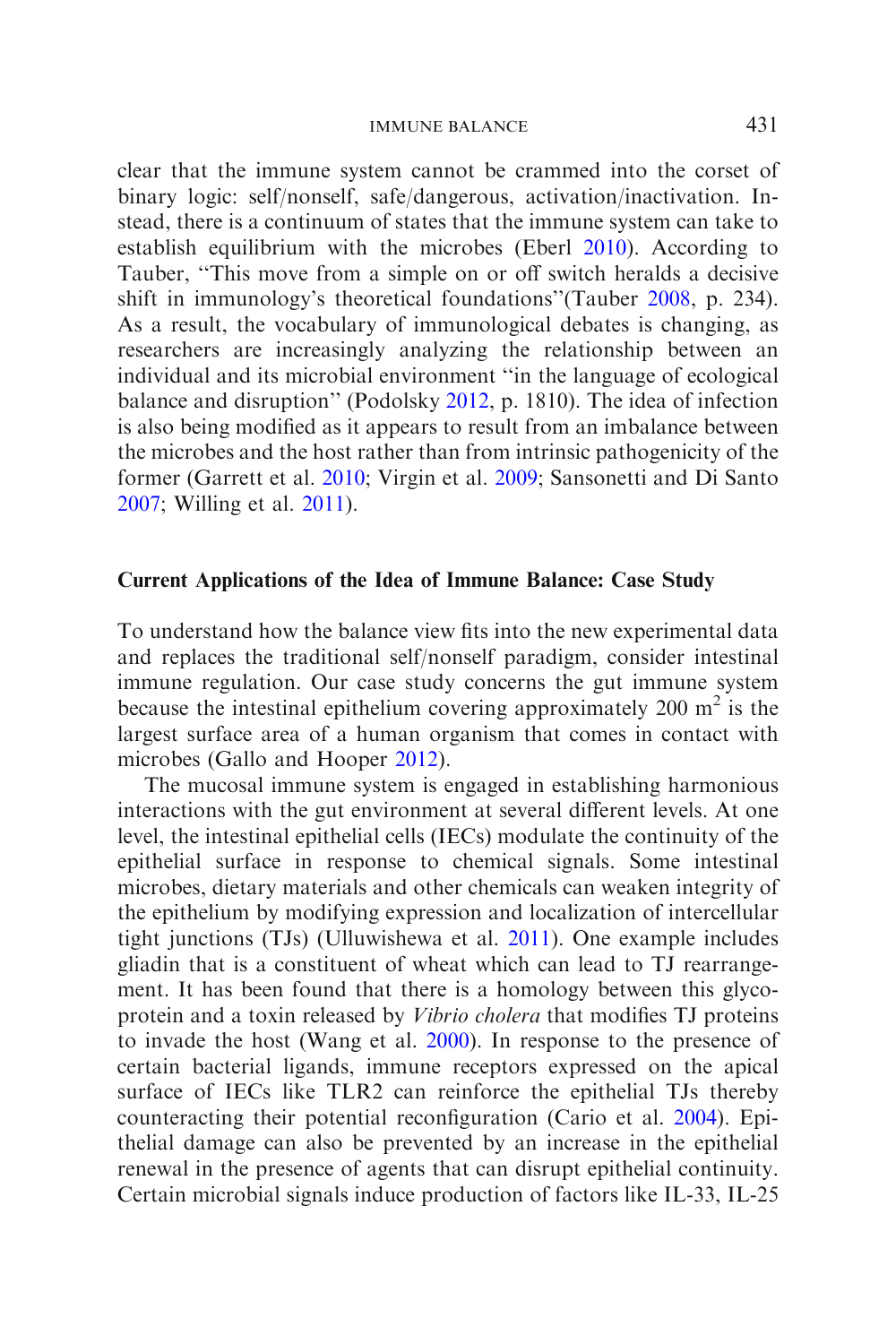or TSLP by IECs, which can in turn stimulate innate lymphoid cells in the subepithelial tissues to release IL-13, a cytokine that drives the turnover of the epithelium (Cliffe et al. [2005](#page-26-0); Mannon and Reinisch [2012](#page-29-0)). Moreover,  $\gamma\delta$  intraepithelial lymphocytes (IEL) have been shown to release epithelial cell growth factor thereby playing an important role in tissue repair following dextran sodium sulfate (DSS) administration (Chen et al. [2002\)](#page-26-0). Hence, the continuity of the epithelial surface is constantly modulated to counteract microbial and chemical changes in the intestinal lumen.

Reinforcement of the epithelial barrier is not sufficient to oppose damaging action of intestinal microbes. Their disease-causing potential is also neutralized by antimicrobial peptides (AMPs) that are released into the lumen in a controlled fashion. Specialized IECs located in small intestinal crypts, called Paneth cells, play an important role in this process. They release AMPs like defensins, cathelicidins or  $\text{RegIII-}\gamma$  in a strictly inducible fashion depending on the type of microbial patterns they sense though their apical PRRs (Vaishnava et al. [2008](#page-31-0)). This permits the adjustment of the repertoire of secreted AMPs to particular conditions, so that the potential of specific microbes to penetrate host tissues is limited. Specific microbes have also been shown to modulate release of AMPs by  $\gamma\delta$  IELs that sense microbial signals indirectly by receiving information from adjacent IECs (Ismail et al. [2011\)](#page-28-0). The release of IgAs, the class of antibodies that can neutralize microbes restraining their power to penetrate the tissues is also dependent on specific microbial changes (Peterson et al. [2007\)](#page-29-0). Stimulation of IECs by MAMPs can modulate release of factors like B cell activating factor  $(BAFF)$ , transforming growth factor- $\beta$  (TGF- $\beta$ ) or a proliferation inducing ligand (APRIL) that can condition B-cells to perform IgA class switch recombination (Cerutti and Rescigno [2008\)](#page-26-0).

Apart from the release of antimicrobial molecules in response to specific microbial signals, mucus production has also been found to depend on the recognition of MAMPs as certain bacterial species, like P. aruginosa upregulate the release of mucin proteins by activating TLR-dependent pathways in goblet cells (Li et al. [1998\)](#page-28-0). Other bacteria can induce production of mucus through TLR-independent cascades (Lemjabbar and Basbaum [2002\)](#page-28-0). The importance of mucus in counterbalancing microbial proliferation and invasiveness is illustrated by the fact that deficiency of a mucin protein, MUC1 leads to an increase in the load of certain bacterial species while  $Muc2^{-/-}$  mice are known to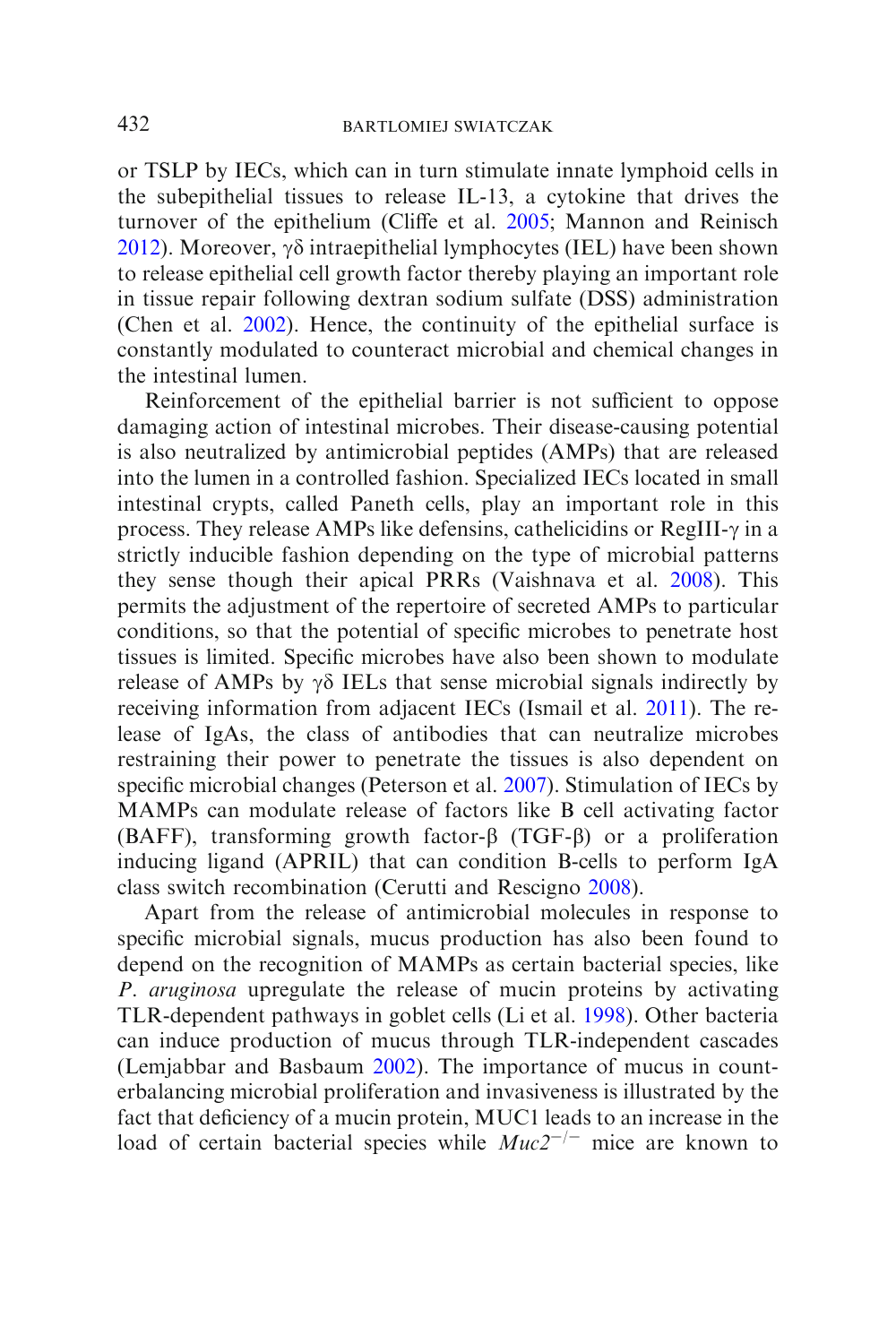develop spontaneous colitis (Ashida et al. [2011](#page-25-0)). Overall, the repertoire of antimicrobial molecules and mucins in the intestinal lumen is constantly modulated according to specific microbial, chemical and selfinduced changes in the gut. Unique mixture of secreted molecules acts collectively to promote adaptation of an organism without engaging in ruthless killing and competition.

The activities of the innate immune cells located in the subepithelial tissues make up yet another level modulating ''tension'' between gut microbes and the host. Behavior of innate immune cells like APCs in lamina propria is strictly dependent on changes in the microbial and chemical environment in the lumen. Indirect microbial signals come to these cells from IECs that release a variety of factors depending on the type of their PRR stimulation (Rescigno et al. [2008\)](#page-30-0). For example, activation of certain TLRs by microbial products induces IECs to release cytokines like TSLP, IL-12 or IL-25 that can prevent dendritic cells (DCs) from promoting differentiation of naïve T-cells into effector Th1 cells and instead may favor their development towards Th2 or regulatory T-cell phenotype (Rimoldi et al. [2005](#page-30-0); Iliev et al. [2009a,](#page-27-0) [b\)](#page-28-0). On the other hand, stimulation of other apical PRRs of IECs may induce their production of proinflammatory mediators like the chemokine IL-8 (CXCL8) (Abreu [2010\)](#page-25-0). Microbiota does not only control function of DCs but also their number and distribution in the tissues (Fujiwara et al. [2008](#page-27-0); Haversona et al. [2007\)](#page-27-0). Thereby, the milieu of secreted cytokines and differentiated immune cells in the connective intestinal tissues is modulated according to the changes in the microbial and chemical environment in the gut.

Microbes can also influence the activity of innate immune cells by interacting directly with their receptors. Specialized phagocytes constantly sample intestinal lumen by means of their dendritic processes (Rescigno et al. [2001](#page-30-0)). Cells located in lamina propria, like macrophages and CD103+ DCs can encounter microbes that found their way to the tissues. This however, does not necessarily entail active responses as certain microbial signals can down-regulate the activity of immune cells. For example, intestinal macrophages have been found to be hyporesponsive to TLR-stimulation (Hirotani et al. [2005\)](#page-27-0) and prolonged stimulation of intestinal macrophages by a constituent of gram negative bacteria, LPS, renders them insensitive to microbial threats (Ueda et al. [2010](#page-31-0)). This indicates that presence of a microbial signal in connective tissues does not always indicate danger. This may be considered as an adaption to the presence of non-opportunistic strains of symbiotic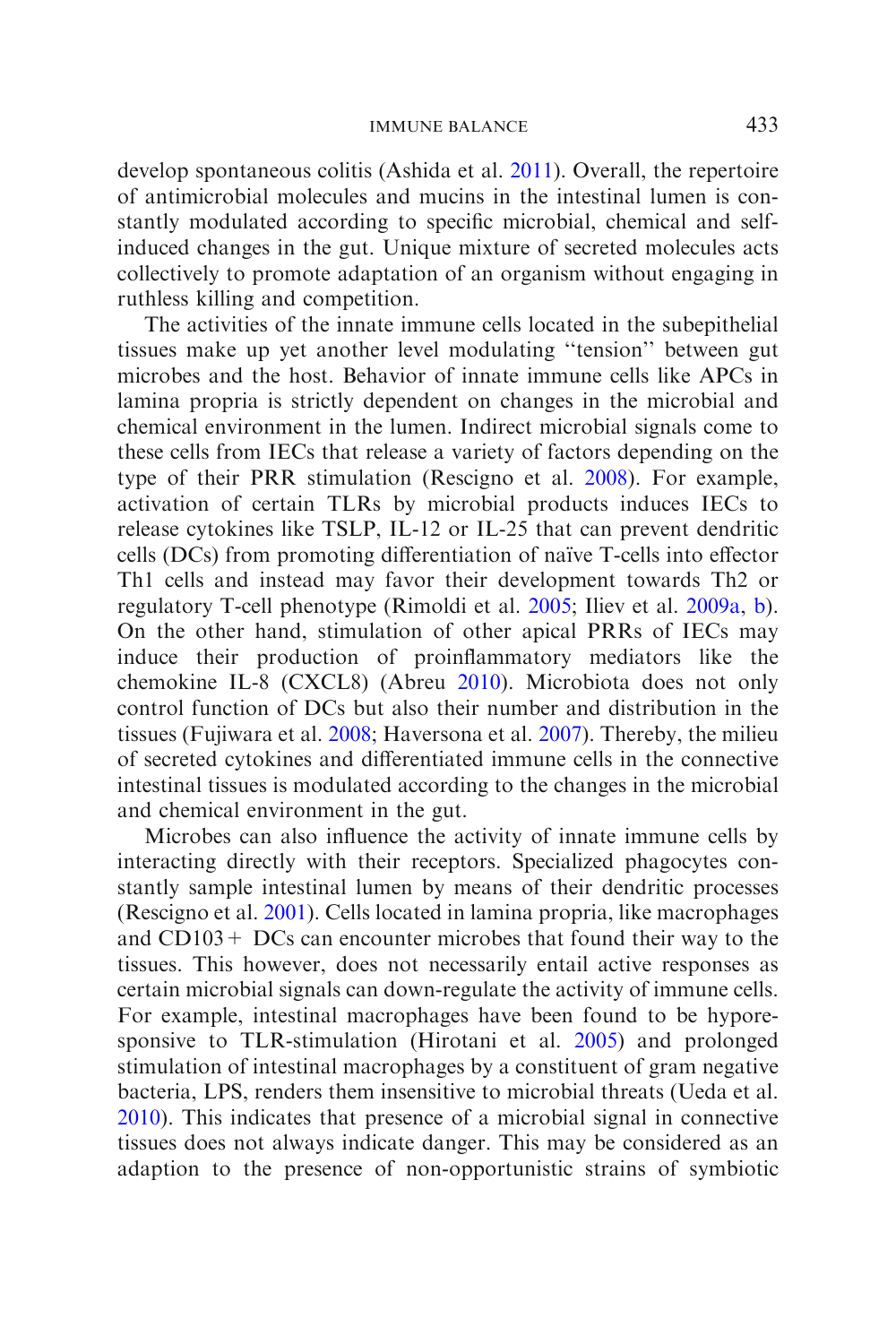microbes that can find themselves in the subepithelial tissues incidentally, for example as a consequence of tissue damage. Indeed, recent evidence shows that innate immune responses are not elicited by single molecular signals. Instead, they depend on multiple signals that are integrated to produce tailored reactions (Swiatczak and Rescigno [2012](#page-31-0)). From this perspective, inflammation emerges as a physiological process whose tone is constantly regulated by interactions between multiple cellular and molecular components (cf. Cohen [2000b](#page-26-0); Garrett et al. [2010,](#page-27-0) p. 863).

Adaptive immune responses in the gut make up still another level of reciprocal regulation between microbes and their hosts. Current evidence indicates that intestinal adaptive responses are not elicited from dormancy. Instead the adaptive immunity shifts from one active state to another to counteract changes in the microbial environment. This can be illustrated by the fact that the immune system never stops inducing differentiation of effector T-cells adjusting their repertoire to changing microbial signals. For the sake of simplicity, it is often distinguished between Th1, Th2, and Th17 responses depending on the class of differentiated T-cells that dominate an immune reaction (Weaver et al. [2007](#page-31-0)). However, as a matter of fact, immune reactions involve mixtures of various types of effector T-cells and engage a variety of non-standard types of T-cells that do not fit into the Th1/Th2/Th17 divide (cf. Matzinger and Kamala [2011](#page-29-0)). Immune responses escape categorization because each response is unique, involving a particular combination of effector and regulatory T-cells embedded into a network of immune and non-immune cells like stromal cells, epithelial cells and nerve cells that exchange signals with components of the immune system thereby reciprocally modulating their behavior and determining further steps of the immune reaction (Cohen [2000a](#page-26-0)).

All in all, intestinal immune responses are uniquely tailored to particular conditions in the gut. They depend on the composition of the gut microbes, the state of the host itself, the state of the immune system and many other factors (Swiatczak et al. [2011\)](#page-31-0). On the basis of these multiple factors, the immune system creates a unique milieu of antimicrobial molecules, cytokines, chemokines and immune cells that collectively counterbalance particular environmental changes. Hence, recent studies confirm experimentally that the immune system's function is not to recognize and kill foreign agents (Cohen [2000b\)](#page-26-0). Instead, the system is engaged in the permit modulation of the number and invasiveness of microbes. This mode of microbial control, despite being more complex than simple killing is more advantageous because it opens up the potential for symbiotic coexistence with microbes.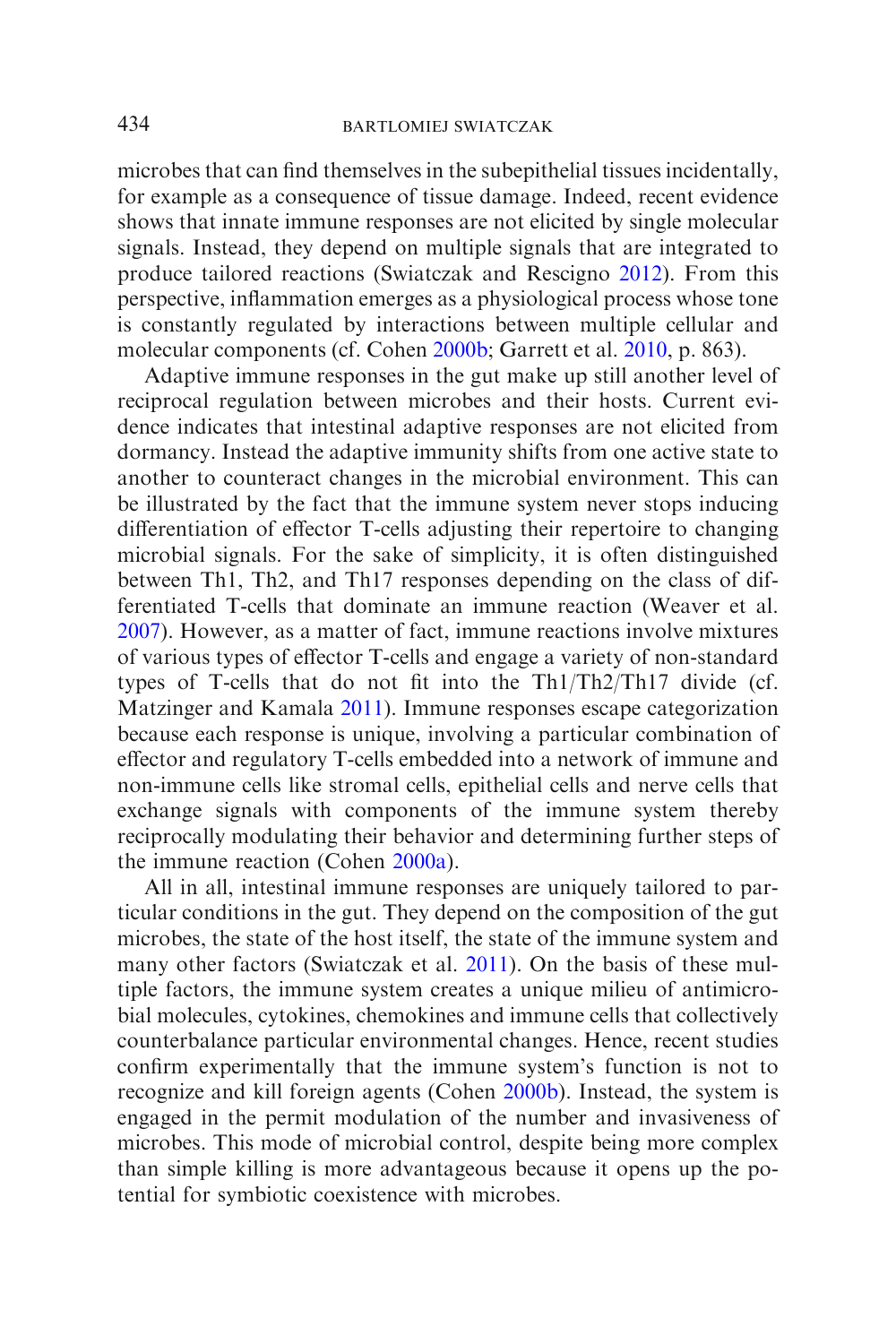## Concluding Remarks

Recent developments in metagenomics and mucosal immunology help to understand that symbiosis is not an exception but a rule and that the immune system plays as an important role in fighting pathogens as it does in establishing mutually beneficial interactions with microbes (Gilbert et al. [2012](#page-27-0)). The classical model was based on the assumption that after the self/nonself divide is settled in the embryo or in the adult, the immune system can effectively sterilize the host by eliminating agents that are recognized as foreign. Thus, this model was not able to account for the large repertoire of symbiotic associations observable in nature. It was also not in the position to explain variable responses of the immune system to agents of the same structural type. The balance view of the immune system is far better suited to accommodate these new experimental data. Instead of assuming that the immune system chases nonself strangers, it presupposes that the role of the system is to prevent damage to the host.

According to some philosophers of science, the discussion concerning the immune system function may have profound consequences for our understanding of what an organism and biological individual are (Pradeu [2012\)](#page-30-0). This important problem deserves separate study. Suffices to note here that the idea of immune balance, depending on the sense in which it is used may have different implications to our understanding of an organism. Clearly, the idea that the immune system maintains balance between an individual organism and its environment is based on the assumption that the identity of the organism is predefined by genes and is not dependent on the immune system action. If the immune system opposes effects of microbial, chemical and self-induced alterations to ensure integrity of the organism, the identity of the organism must be already established and cannot be constructed by the very counterbalancing act. A system cannot protect, defend or ensure integrity of something that has yet not been defined. Thus, the idea of immune balance seems to be based on the same notion of living body as the one that can be found in the statement by Gilbert et al. that ''Immunity does not merely guard the body against hostile organisms in the environment; it also mediates the body's participation in a com-munity of "others" that contribute to its welfare" (Gilbert et al. [2012](#page-27-0), p. 333). One should note, however, that the greatest value of the balance view lies not in its implicated definition of an organism, but in the fact that it helps to understand how a genetically defined individual can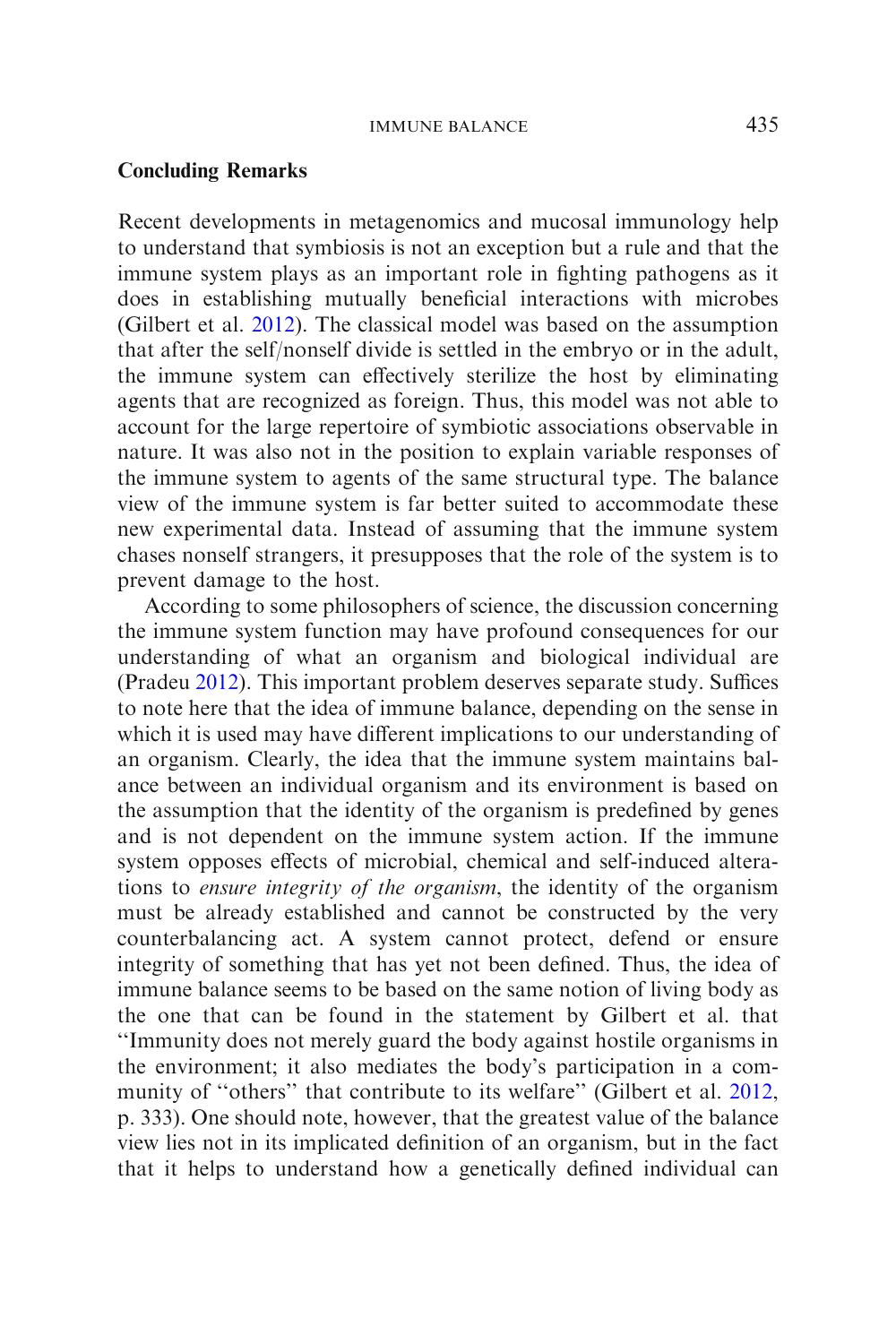become part of an anatomical, developmental, physiological, genetic, immune and evolutionary holobiont (cf. Gilbert et al. [2012](#page-27-0)).

# Acknowledgments

I am grateful to William Summers from Yale for his precious comments on earlier draft of this paper and to participants of the Philosophy and Theory in Biology Young Investigators Symposium organized by Massimo Pigliucci at CUNY for helpful discussion. This paper has also benefited from extensive comments and criticisms provided by two anonymous reviewers.

# **References**

- Abreu, Maria. 2010. ''Toll-Like Receptor Signaling in the Intestinal Epithelium: How Bacterial Recognition Shapes Intestinal Function.'' Nature Reviews Immunology 10: 131–144.
- Anderson, Warwick. 2004. ''Natural Histories of Infectious Disease: Ecological Vision in Twentieth-Century Biomedical Science.'' Osiris 19: 39–61.
- Anderson, Warwick, and MacKay, Ian. 2013. ''Fashioning the Immunological Self: The Biological Individuality of F. Macfarlane Burnet.'' Journal of the History of Biology. doi[:10.1007/s10739-013-9352-1](http://dx.doi.org/10.1007/s10739-013-9352-1).
- Arikha, Noga. 2007. Passions and Tempers: A History of the Humours. New York: HarperCollins.
- Ashida, Hiroshi, Ogawa, Michinaga, Kim, Minsoo, Hitomi, Mimuro, and Sasakawa, Chihiro. 2011. ''Bacteria and Host Interactions in the Gut Epithelial Barrier.'' Nature Chemical Biology 8: 36–45.
- Baxter, Alan G. 2006. "Self/nonself recognition." Michael K. Pollard (ed.), Autoantibodies and Autoimmunity: Molecular Mechanisms in Health and Disease. Weinheim: Wiley-VCH, pp. 37–60.

Bernard, Noël. 1902. "Etudes sur la Tuberisation." Revue Generale Botanique 14: 5–25.

Burnet, Frank Macfarlane. 1926. Letter to Linda Druce. November 1926. F. M. Burnet Collection. University of Melbourne Archives. Series 2. File 10.

— 1934. "The Bacteriophages." *Biological Reviews* 6: 332–350.

**2008** - 1936. "Inapparent Virus Infections with Special Reference to Australian Examples.'' The British Medical Journal 1: 99–103.

—— 1937. ''Influenza Virus on the Developing Egg: IV. The Pathogenicity and Immunizing Power of Egg Virus for Ferrets and Mice.'' International Journal of Experimental Pathology 18: 37–43.

- —— 1940. Biological Aspects of Infectious Disease. Cambridge: Cambridge University Press.
- 1942. "The Rickettsial Diseases in Australia." *Medical Journal of Australia* 2: 129–134.

<span id="page-25-0"></span>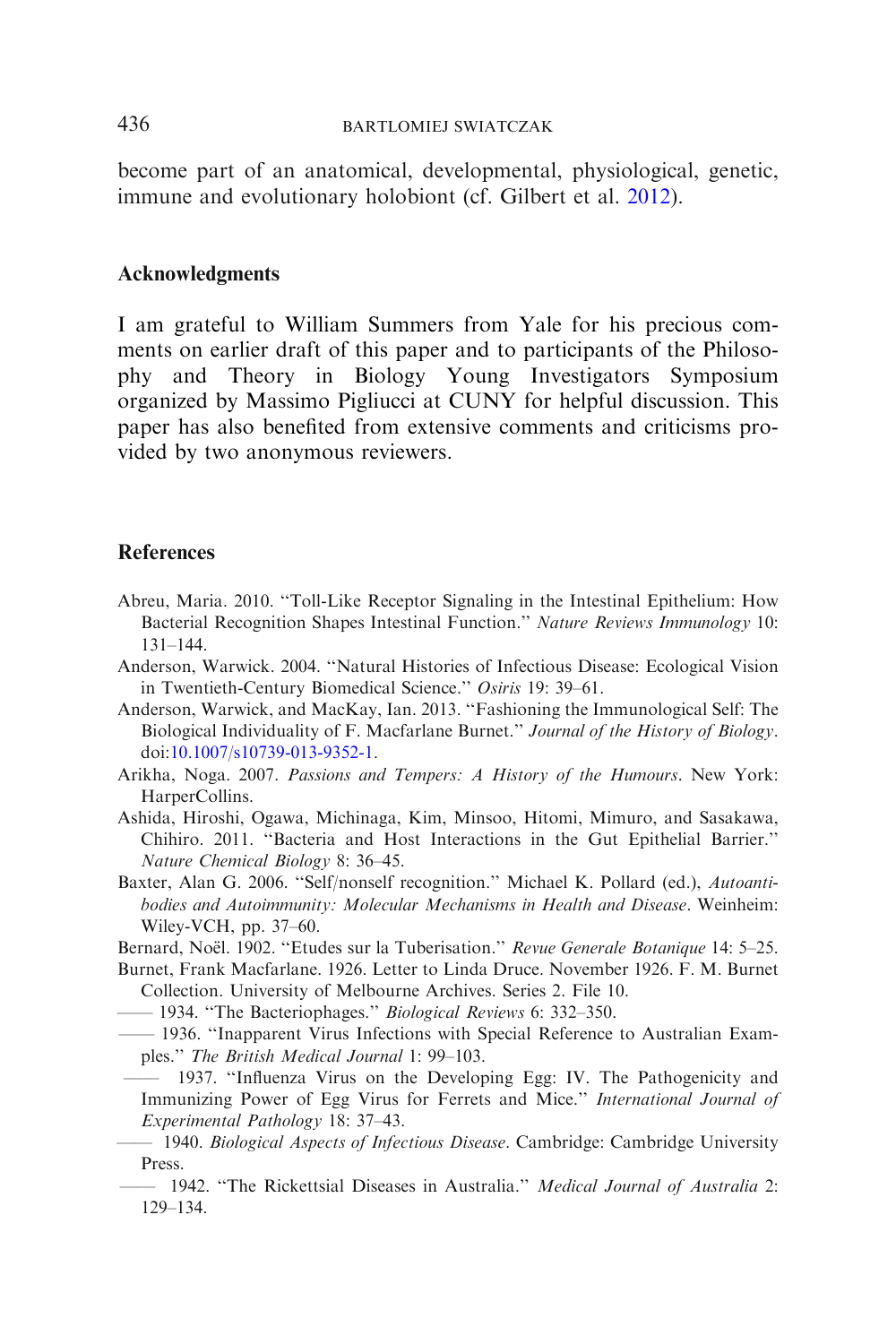<span id="page-26-0"></span>—— 1957. ''A Modification of Jerne's Theory of Antibody Production Using the Concept of Clonal Selection.'' The Australian Journal of Science 20: 67–69.

1959. The Clonal Selection Theory of Acquired Immunity. Cambridge: Cambridge University Press.

——1964. ''The Clonal Selection Theory of Acquired Immunity—A Darwinian Modification.'' The Australian Journal of Science 27: 6–7.

- 1968. Changing Patterns: An Atypical Autobiography. New York: American Elsevier Publishing Company.
- 1969. Self and Not-Self. Cellular immunology I. Melbourne: Cambridge University Press.
- Burnet, Frank Macfarlane, and Freeman, Mavis. 1937. ''Experimental Studies of the Virus of Q Fever.'' Medical Journal Australia 2: 299–305.
- Burnet, Frank Macfarlane, and Fenner, Frank. 1948. ''Genetics and Immunology.'' Heredity 2: 289–324.
- —— 1949. The Production of Antibodies. 2nd ed. London: Macmillan.
- Burnet, Frank Macfarlane, and McKie, Margot. 1929. ''Observations on a Permanent Lysogenic Strain of B. enteritidis Gaertner.'' Australian Journal of Experimental Biology & Medical Science 6: 277–284.
- Burnet, Frank Macfarlane, and White, David O. 1972. Natural History of Infectious Disease. Cambridge: Cambridge University Press.
- Cario, Elke, Gerken, Guido, and Podolsky, Daniel K. 2004. ''Toll-Like Receptor 2 Enhances ZO-1-Associated Intestinal Epithelial Barrier Integrity Via Protein Kinase C.'' Gastroenterology 127: 224–238.
- Cerutti, Andrea, and Rescigno, Maria. 2008. ''The Biology of Intestinal Immunoglobulin A Responses.'' Immunity 28: 740–750.
- Chen, Yaping, Chou, Kevin, Fuchs, Elaine, Havran, Wendy L., and Boismenu, Richard. 2002. ''Protection of the Intestinal Mucosa by Intraepithelial Gamma Delta T Cells.'' Proceedings of the National Academy of Sciences of the United States of America 99: 14338–14343.
- Chernyak, Leon, and Tauber, Alfred I. 1990. ''The Idea of Immunity: Metchnikoff's Metaphysics and Science.'' Journal of the History of Biology 23: 187–249.
- Cliffe, Laura J., Neil, E., Humphreys, Thomas E., Lane, Chris S., Potten, Cath Booth, and Grencis, Richard K. 2005. ''Accelerated Intestinal Epithelial Cell Turnover: A New Mechanism of Parasite Expulsion.'' Science 308: 1463–1465.
- Cohen, Irun R. 1992. ''The Cognitive Paradigm and the Immunological Homunculus.'' Immunology Today 13: 490–494.
	- 2000a. "Discrimination and Dialogue in the Immune System." Seminars in Immunology 12: 215–219.
	- —— 2000b. Tending Adam's Garden. San Diego: Academic Press.
- —— 2007. ''Real and Artificial Immune Systems: Computing the State of the Body.'' Nature Reviews Immunology 7: 569–574.
- Coutinho, Antonio, Kazatchkine, Michel D., and Stratis, Avrameas. 1995. ''Natural Autoantibodies.'' Current Opinion in Immunology 7: 812–818.
- Darwin, Charles. 1859. On the Origin of Species by Means of Natural Selection, or the Preservation of Favoured Races in the Struggle for Life. London: John Murray.
- d'Herelle, Felix. 1917. "Sur un microbe invisible antagoniste des bacilles dysentériques." Comptes Rendus de l'Académie des Sciences 165: 373–375.
- 1922. The Bacteriophage: Its Role in Immunity. Baltimore: Williams and Wilkins.
- **-** 1926. *The Bacteriophage and Its Behavior*. Baltimore: Williams and Wilkins.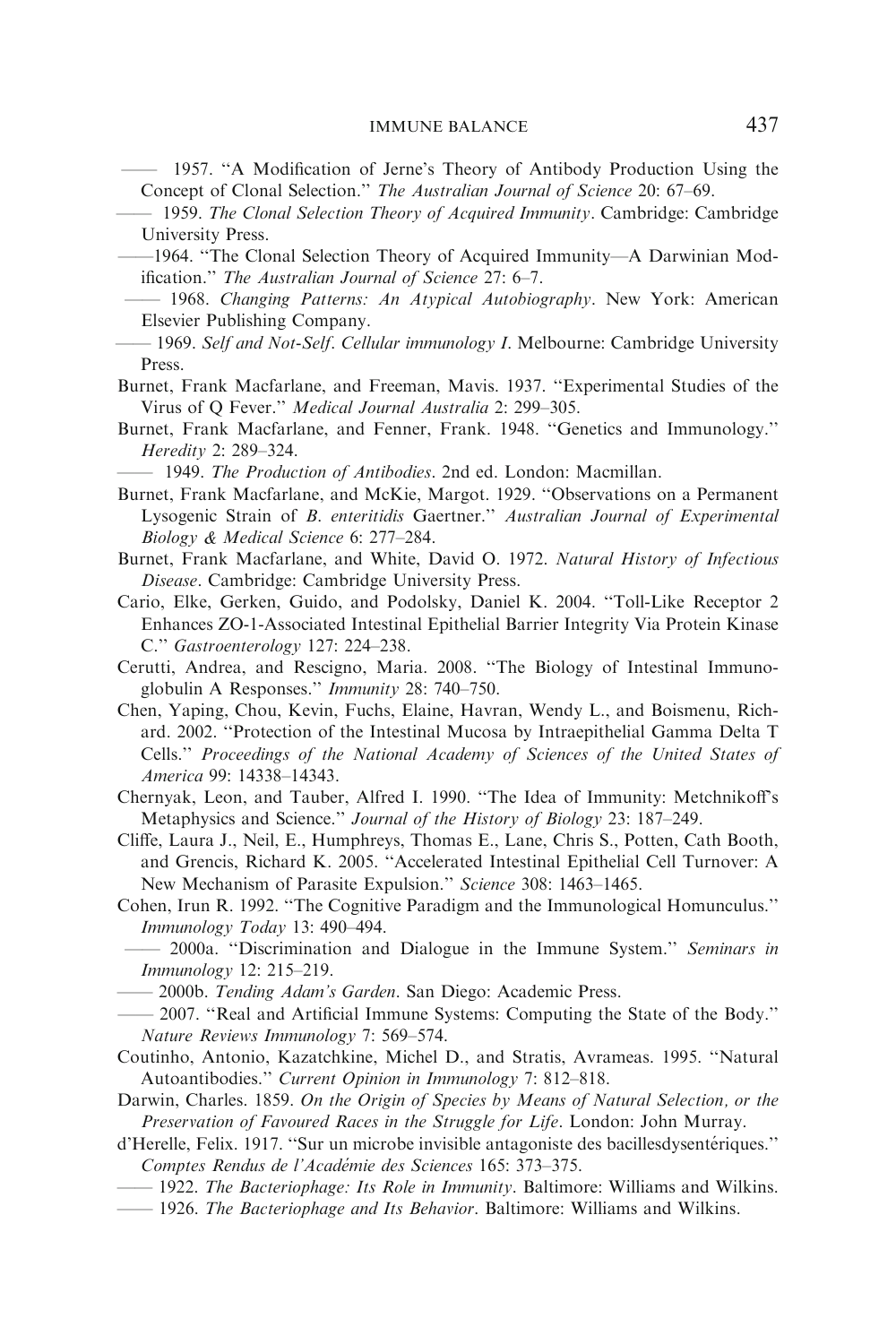- <span id="page-27-0"></span>Dolman, Claude E. 1984. ''Theobald Smith, 1859–1934: A Fiftieth Anniversary Tribute.'' American Society of Microbiology News 50: 577–580.
- Dolman, Claude E., and Wolf, Richard J. 2003. Suppressing the Diseases of Animals and Man: Theobald Smith, Microbiologist. Cambridge: Harvard University Press.
- Eberl, Gerard. 2010. ''A New Vision of Immunity: Homeostasis of the Superorganism.'' Mucosal Immunology 3: 450–460.
- Ehrlich, Paul. 1900. ''On Immunity with Special Reference to Cell Life: Croonian Lecture.'' Proceedings of the Royal Society (London) 66: 424–448.
- —— 1908 (1999). ''Partial Cell Functions.'' Jan Lindsten (ed.), Nobel Lectures Physiology or Medicine 1901–1921. Amsterdam: Elsevier, pp. 304–320.
- 1910. The Protective Substances of the Blood. Paul Ehrlich (ed.), Studies in Immunity. New York: Wiley, pp. 365–389.
- Ehrlich, Paul, and Morgenroth, Julius. 1910. ''Studies of Hemolysis.'' Paul Ehrlich (ed.), Studies in Immunity. New York: Wiley, pp. 23–35.
- Eichmann, Klaus. 2008. The Network Collective. Rise and Fall of a Scientific Paradigm. Basel/Boston/Berlin: Birkhaeuser Verlag AG.
- Erridge, Clett. 2010. ''Endogenous Ligands of TLR2 and TLR4: Agonists or Assistants?' Journal of Leukocyte Biology 87: 989-999.
- Fenner, Frank. 1987. ''Frank Macfarlane Burnet 1899–1985.'' Historical Records of Australian Science 7: 39–77.
- Foster, Simmie L., Hargreaves, Diana C., and Ruslan, Medzhitov. 2007. ''Gene-Specific Control of Inflammation by TLR-Induced Chromatin Modifications.'' Nature 447: 972–978.
- Fujiwara, Daisuke, Wei, Bo, Presley, Laura L., Brewer, Sarah, McPherson, Michael, Lewinski, Michael A., Borneman, James, and Braun, Jonathan. 2008. ''Systemic Control of Plasmacytoid Dendritic Cells by CD8+ T Cells and Commensal Microbiota.'' Journal of Immunology 180: 5843–5852.
- Gallo, Richard L., and Hooper, Lora V. 2012. ''Epithelial Antimicrobial Defence of the Skin and Intestine.'' Nature Reviews Immunology 12: 503–516.
- Garrett, Wendy S., Gordon, Jeffrey I., and Glimcher, Laurie H. 2010. ''Homeostasis and Inflammation in the Intestine.'' Cell 140: 859–870.
- Gilbert, Scott F., Sapp, Jan, and Tauber, Alfred I. 2012. ''A Symbiotic View of Life: We Have Never Been Individuals." The Quarterly Review of Biology 87: 325–341.
- Gurr, Werner, and Viret, Christophe. 2009. ''From Variation in Genetic Information to Clonal Deletion: Joshua Lederberg's Immunological Legacy.'' Immunology and Cell Biology 87: 264–266.
- Haversona, Karin, Rehakova, Zuzana, Sinkora, Jiri, Sver, Lidija, and Bailey, Michael. 2007. ''Immune Development in Jejunal Mucosa After Colonization with Selected Commensal Gut Bacteria: A Study in Germ-Free Pigs.'' Veterinary Immunology and Immunopathology 119: 243–253.
- Hirotani, Tomonori, Lee, Pui Y., Yamamoto, Masahiro, Kuwata, Hirotaka, Matsumoto, Makoto, Kawase, Ichiro, Akira, Shizuo, and Takeda, Kiyoshi. 2005. ''The Nuclear IkappaB Protein IkappaBNS Selectively Inhibits Lipopolysaccharide-Induced IL-6 Production in Macrophages of the Colonic Lamina Propria." Journal of Immunology 174: 3650–3657.
- Huxley, Julian S. 1926. ''The Biological Basis of Individuality.'' Journal of Philosophical Studies 3: 305–319.
- Iliev, Iliyan D., Spadoni, Ilaria, Mileti, Erika, Matteoli, Gianluca, Sonzogni, Angelica, Sampietro, Gianluca M., Foschi, Diego, Caprioli, Flavio, Viale, Giuseppe, and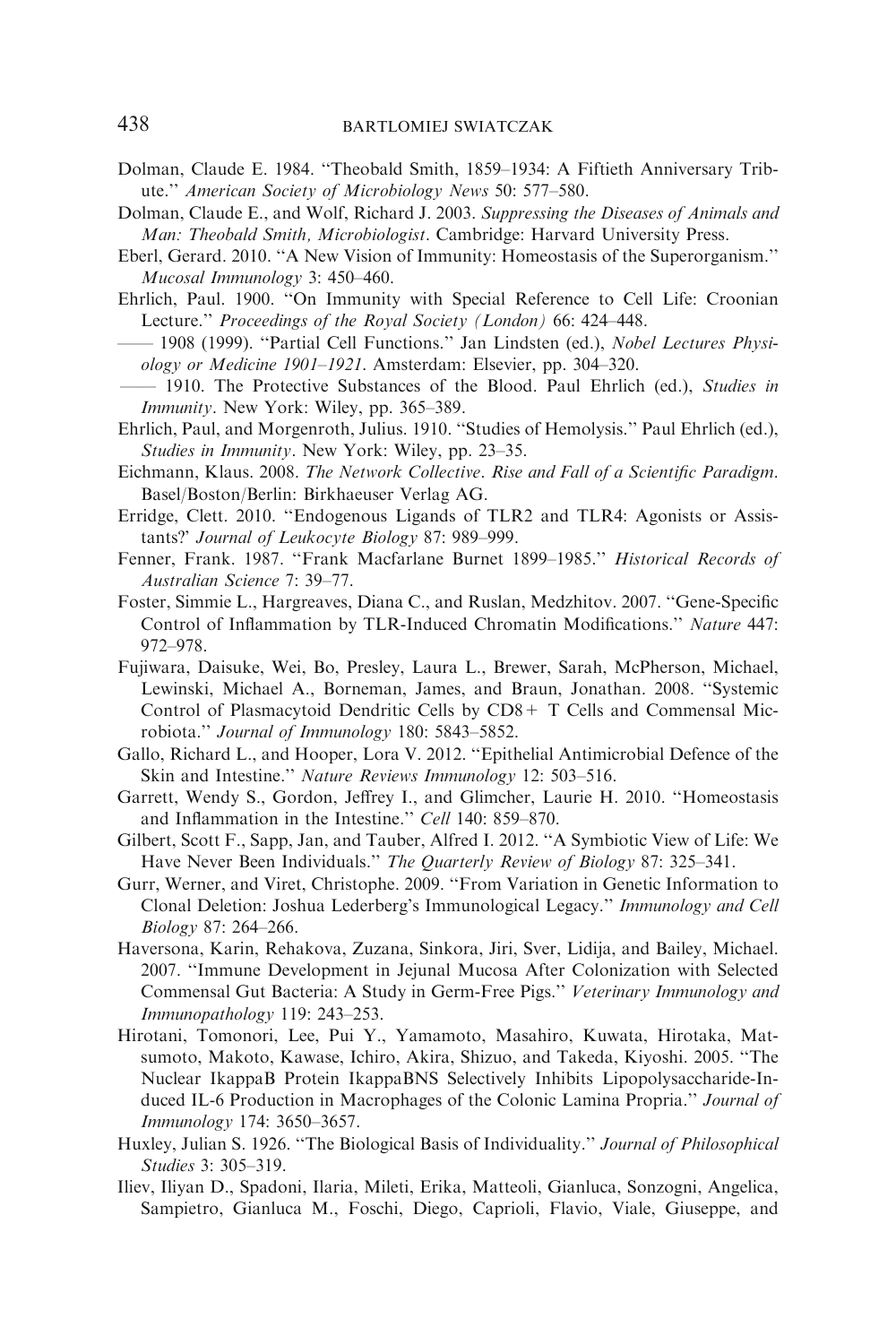#### IMMUNE BALANCE 439

<span id="page-28-0"></span>Rescigno, Maria. 2009a. ''Human Intestinal Epithelial Cells Promote the Differentiation of Tolerogenic Dendritic Cells.'' Gut 58: 1481–1489.

- Iliev, Iliyan D., Mileti, Erika, Chieppa, Marcello, Matteoli, Gianluca, and Rescigno, Maria. 2009b. ''Intestinal Epithelial Cells Promote Colitis-Protective Regulatory T-Cell Differentiation Through Dendritic Cell Conditioning.'' Mucosal Immunology 2: 340–350.
- Ismail, Anisa S., Severson, Kari M., Vaishnava, Shipra, Behrendt, Cassie L., Xiaofei, Yu, Benjamin, Jamaal L., Ruhn, Kelly A., Hou, Baidong, DeFranco, Anthony L., Yarovinsky, Felix, and Hooper, Lora V. 2011. " $\gamma\delta$  Intraepithelial Lymphocytes are Essential Mediators of Host–Microbial Homeostasis at the Intestinal Mucosal Surface.'' Proceedings of the National Academy of Sciences of the United States of America 108: 8743–8748.
- Janeway, Charles A. 1992. ''The Immune System Evolved to Discriminate Infectious Nonself from Noninfectious Self.'' Immunology Today 13: 11–16.
- Jerne, Niels K. 1955. ''The Natural-Selection Theory of Antibody Formation.'' Proceedings of the National Academy of Sciences of the United States of America 41: 849– 857.
- 1974. "Towards a Network Theory of the Immune System." Annales d'immunologie 125C: 373–389.

– 1985. "The Generative Grammar of the Immune System." Science 229: 1057–1059.

- Kappler, John W., Roehm, Neal, and Philippa, Marrack. 1987. ''T Cell Tolerance by Clonal Elimination in the Thymus.'' Cell 49: 273–280.
- Klein, Jan. 1984. Immunology: The Science of Self/Nonself Discrimination. New York: Wiley.
- 1999. "Self-Nonself Discrimination, Histoincompatibility, and the Concept of Immunology.'' Immunogenetics 50: 116–123.
- Kubinak, Jason L., and Round, June L. 2012. ''Toll-Like Receptors Promote Mutually Beneficial Commensal–Host Interactions.'' PLoS Pathogens 8: e1002785.
- Lemjabbar, Hassan, and Basbaum, Carol. 2002. ''Platelet-Activating Factor Receptor and ADAM10 Mediate Responses to Staphylococcus aureus in Epithelial Cells.'' Nature Medicine 8: 41–46.
- Lappe, Marc. 1997. The Tao of Immunology. Cambridge: Perseus Publishing.
- Lederberg, Joshua. 1959. "Genes and Antibodies." Science 129: 1649-1653.
- —— 1993. ''Viruses and Humankind: Intracellular Symbiosis and Evolutionary Competition." Stephen S. Morse (ed.), *Emerging Viruses*. Oxford: Oxford University Press, pp. 3–9.
- Lewontin, Richard C. 1983. ''The Organism as the Subject and Object of Evolution.'' Scientia 118: 63–82.
- Li, Jian-Dong, Feng, Weijun, Gallup, Marianne, Kim, Jae-Ho, Gum, James, Kim, Young, and Basbaum, Carol. 1998. ''Activation of NF-kappaB Via a Src-Dependent Ras-MAPK-pp90rsk Pathway is Required for Pseudomonas aeruginosa-Induced Mucin Overproduction in Epithelial Cells.'' Proceedings of the National Academy of Sciences of the United States of America 95: 5718–5723.
- Loeb, Leo. 1937. "The Biological Basis of Individuality." Science 86: 1-5.
- Lopez-Larrea, Carlos. 2012. Self and Nonself. New York: Springer.
- Mackay, Ian R. 1991. ''The 'Burnet Era' of Immunology: Origins and Influence.'' Immunology and Cell Biology 69: 301–305.
	- —— 2008. ''Autoimmunity Since the 1957 Clonal Selection Theory: A Little Acorn to a Large Oak." Immunology and Cell Biology 86: 67-71.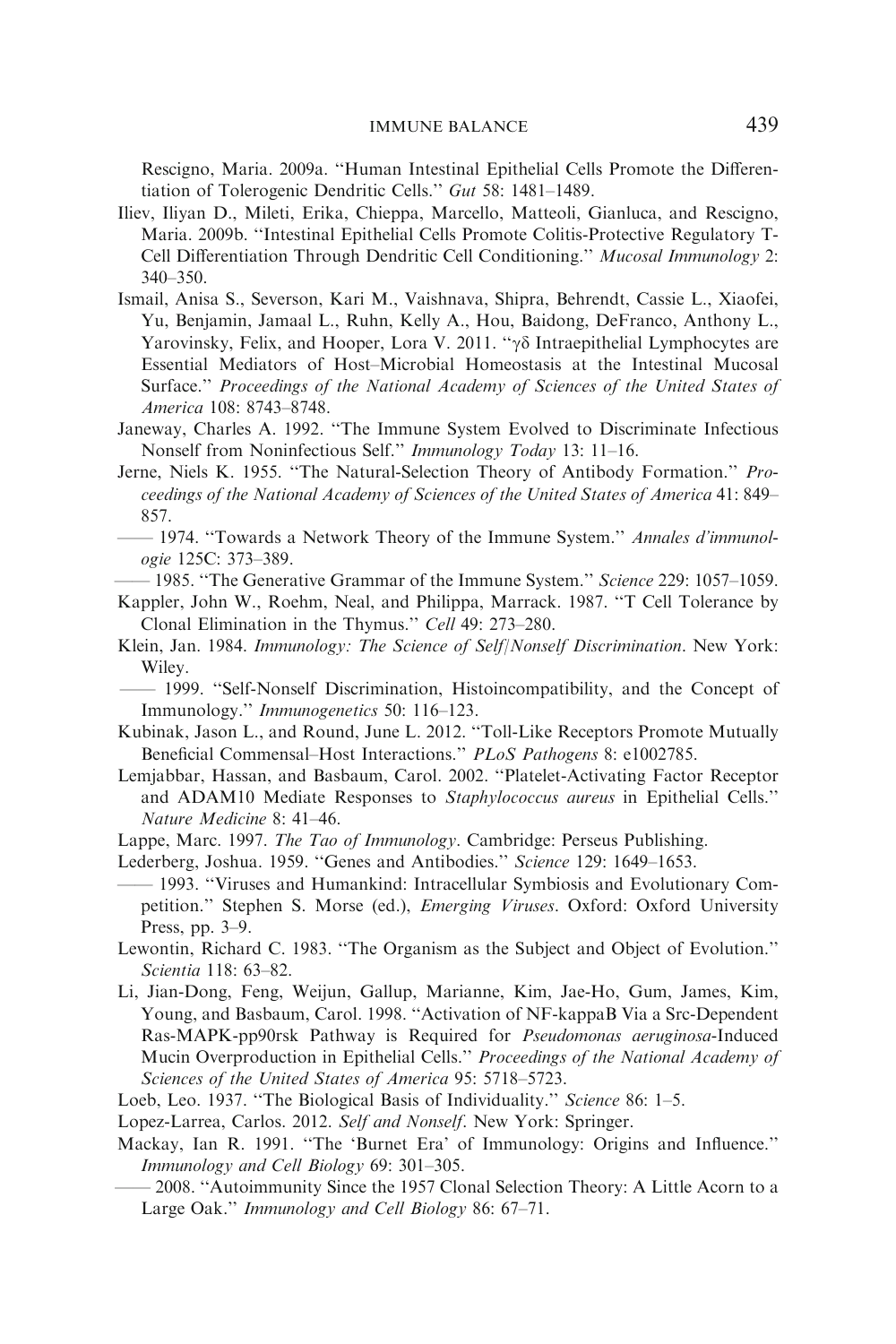- <span id="page-29-0"></span>Mackay, Ian R., and Burnet, Frank Macfarlane. 1963. Autoimmune Diseases, Pathogenesis, Chemistry and Therapy. Springfield: Thomas.
- Mannon, Peter, and Reinisch, Walter. 2012. ''Interleukin 13 and Its Role in Gut Defence and Inflammation." Gut 61: 1765–1773.
- Matzinger, Polly. 1994. ''Tolerance, Danger, and the Extended Family.'' Annual Review of Immunology 12: 991–1045.
- —— 2002. ''The Danger Model: A Renewed Sense of Self.'' Science 296: 301–305.
- Matzinger, Polly, and Kamala, Tirumalai. 2011. ''Tissue-Based Class Control: The Other Side of Tolerance.'' Nature Reviews Immunology 11: 221–230.
- Medzhitov, Ruslan, and Janeway, Charles A. 2002. ''Decoding the Patterns of Self and Nonself by the Innate Immune System.'' Science 296: 298–300.
- Mendelsohn, J. Andrew 1998. ''From eradication to equilibrium: how epidemics became complex after World War I.'' In Christopher Lawrence and George Weisz (eds.), Greater than the Parts: Holism in Biomedicine, 1920–1950. Oxford: Oxford University Press, pp. 303–331.
- Metchnikoff, Elie I. 1884. ''Ueber die Beziehung der Phagocytenzu Milzbrandbacillen.'' Virchow's Archiv fur PathologischenAnatomie 97: 502–506.
- 1892. The Struggle for Existence Between Parts of the Animal Organism. Helena Gourko, Donald I. Williamson, and AIfred I. Tauber (eds.), The Evolutionary Biology Papers of Elie Metchnikoff. Dordrecht: Kluwer, pp. 207–216.
- —— 1893. Lectures on the comparative pathology of Inflammation. London: Keegan, Paul, Trench, Trübner. Reprinted by New York: Dover. 1968.
- —— 1903. The Nature of Man, Studies in Optimistic Philosophy. London: Putnam and Sons.
- 1905. Immunity in Infective Diseases. Cambridge:Cambridge University Press.
- 1908. The Prolongation of Life. Optimistic Studies. New York/London: G.P. Putnam's Sons.
- Metchnikoff, Olga. 1924. The Life of Elie Metchnikoff 1845–1916. London: Constable.
- Méthot, Pierre-Olivier. 2012. "Why do Parasites Harm Their Hosts? On the Origin and Legacy of Theobald Smith's 'Law of Declining Virulence'—1900–1980.'' History and Philosophy of the Life Science 34: 561–601.
- Nuttall, George F. 1904. Blood Immunity and Blood Relationship. Cambridge: Cambridge University Press.
- Orosz, Carles G. 2001. ''An introduction to immuno-Ecology and immuno-Informatics.'' Lee A. Segel and Irun R. Cohen (eds.), Design Principles for the Immune System and Other Distributed Autonomous Systems. Oxford: Oxford University Press, pp. 125–150.
- Owen, Ray D. 1945. ''Immunogenic Consequences of Vascular Anastomoses Between Bovine Twins.'' Science 102: 400–401.
- Pardoll, Drew M. 1999. "Inducing Autoimmune Disease to Treat Cancer." *Proceedings* of the National Academy of Sciences of the United States of America 96: 5340–5342.
- Park, Hyung W. 2006. ''Germs, Hosts, and the Origin of Frank Macfarlane Burnet's Concept of ''Self'' and ''Tolerance.'' 1936–1949.'' Journal of the History of Medicine and Allied Sciences 61: 492–534.
- Peterson, Daniel A., McNulty, Nathan P., Guruge, Janaki L., and Gordon, Jeffrey I. 2007. ''IgA Response to Symbiotic Bacteria as a Mediator of Gut Homeostasis.'' Cell Host & Microbe 2: 328–339.
- Podolsky, Scott H. 2012. ''Metchnikoff and the Microbiome.'' Lancet 380: 1810–1811.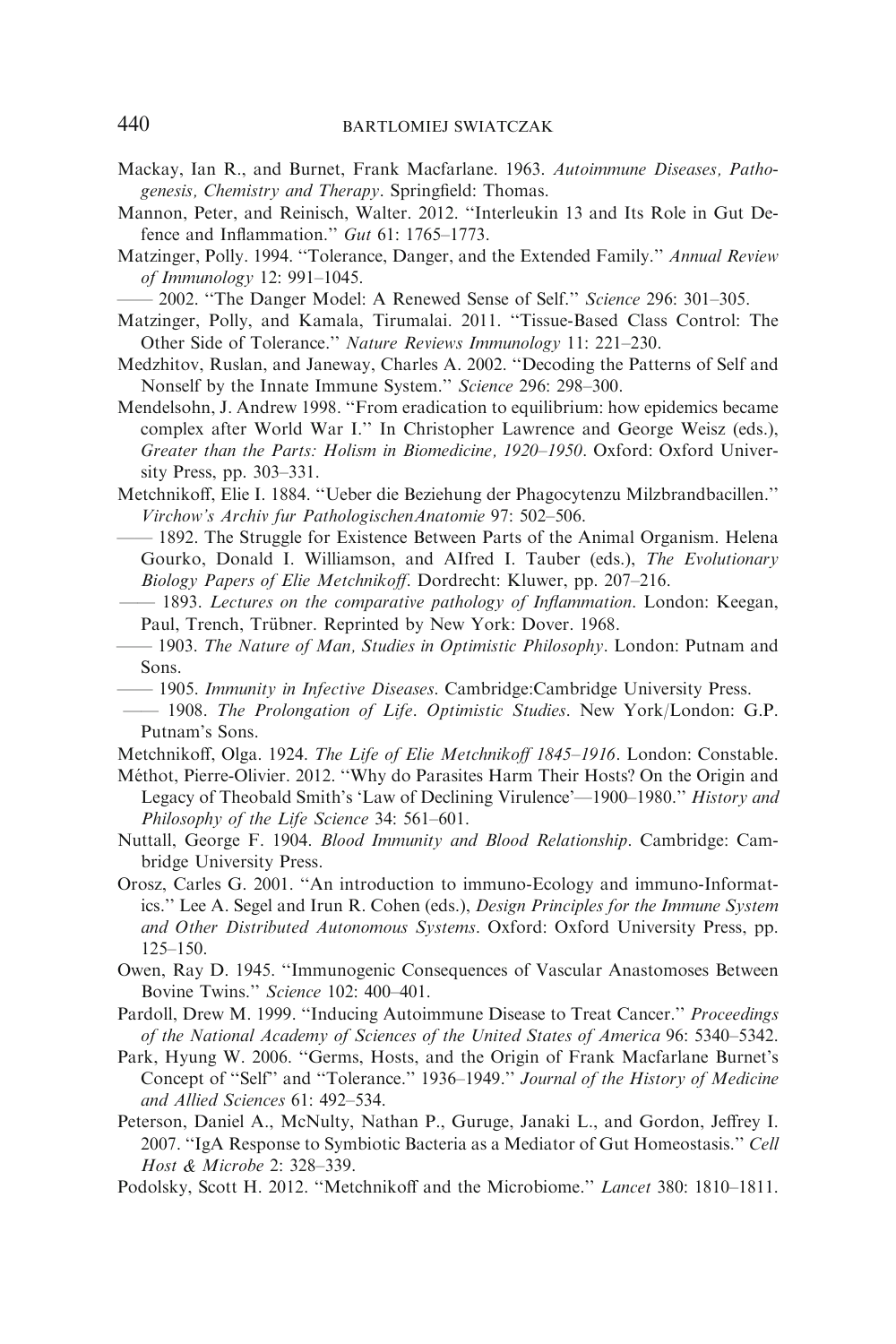- <span id="page-30-0"></span>Pradeu, Thomas. 2012. The Limits of the Self: Immunology and Biological Identity. Oxford: Oxford University Press.
- Pradeu, Thomas, and Cooper, Edwin L. 2012. ''The Danger Theory: 20 Years Later.'' Frontiers in Immunology 3: 287.
- Quintana, Francisco J., and Cohen, Irun R. 2004. ''The Natural Autoantibody Repertoire and Autoimmune Disease." Biomedicine & Pharmacotherapy 58: 276-281.
- Rescigno, M, Urbano, Matteo, Valzasina, Barbara, Francolini, Maura, Rotta, Gianluca, Bonasio, Roberto, Granucci, Francesca, Kraehenbuhl, Jean-Pierre, and Ricciardi-Castagnoli, Paola. 2001. ''Dendritic Cells Express Tight Junction Proteins and Penetrate Gut Epithelial Monolayers to Sample Bacteria." Nature Immunology 2: 361–367.
- Rescigno, Maria, Lopatin, Uri, and Chieppa, Marcello. 2008. ''Interactions Among Dendritic Cells, Macrophages, and Epithelial Cells in the Gut: Implications for Immune Tolerance.'' Current Opinion in Immunology 20: 669–675.
- Rimoldi, Monica, Chieppa, Marcello, Avogadri, Francesca, Salucci, Valentina, Sonzogni, Angelica, Sampietro, Gianluca M, Nespoli, Angelo, Viale, Giuseppe, Allavena, Paola, and Rescigno, Maria. 2005. ''Intestinal Immune Homeostasis is Regulated by the Crosstalk Between Epithelial Cells and Dendritic Cells.'' Nature Immunology 6: 507–514.
- Sankaran, Neeraja. 2008. ''Stepping-Stones to One-Step Growth: Frank Macfarlane Burnet's Role in Elucidating the Viral Nature of the Bacteriophages.'' Historical Records of Australian Science 19: 83–100.
- 2010. "The Bacteriophage, Its Role in Immunology: How Macfarlane Burnet's Phage Research Shaped His Scientific Style." Studies in History and Philosophy of Science Part C 41: 367–375.
- Sansonetti, Philippe J., and Di Santo, James P. 2007. ''Debugging How Bacteria Manipulate the Immune Response.'' Immunity 26: 149–161.
- Sapp, Jan. 1994. Evolution by Association: A History of Symbiosis. New York/Oxford: Oxford University Press.
- Schultz, Myron. 2008. ''Theobald Smith.'' Emerging Infectious Diseases 14: 1940–1942.
- Sexton, Christopher. 1991. The Seeds of Time. The life of Sir Macfarlane Burnet. Oxford: Oxford University Press.
- Silverstein, Arthur M. 2002. Paul Ehrlich's Receptor Immunology: The Magnificent Obsession. San Diego: Academic Press.

2009. A History of Immunology. 2nd ed. Amsterdam: Academic Press.

- Silverstein, Arthur M., and Rose, Noel R. 1997. ''On the Mystique of the Immunological Self.'' Immunological Reviews 159: 197–206.
- Smith, Theobald. 1893. ''Some Problems in the Etiology and Pathology of Texas Cattle Fever, and Their Bearing on the Comparative Study of Protozoan Diseases.'' Transactions of the Association of American Physicians 8: 117–134.
	- 1903. "Presidential Address." American Society for Microbiology News 47: 23–235.
- 1904. "Some Problems in the Life History of Pathogenic Microorganisms." Science 20: 817–832.
- —— 1921. ''Parasitism as a Factor in Disease.'' Science 54: 99–108.
- Söderqvist, Thomas. 2003. Science as Autobiography: The Troubled Life of Niels Jerne. New Haven: Yale University Press.
- Summers, William C. 1999a. Felix d'Herelle and the Origins of Molecular Biology. New Heaven: Yale University Press.